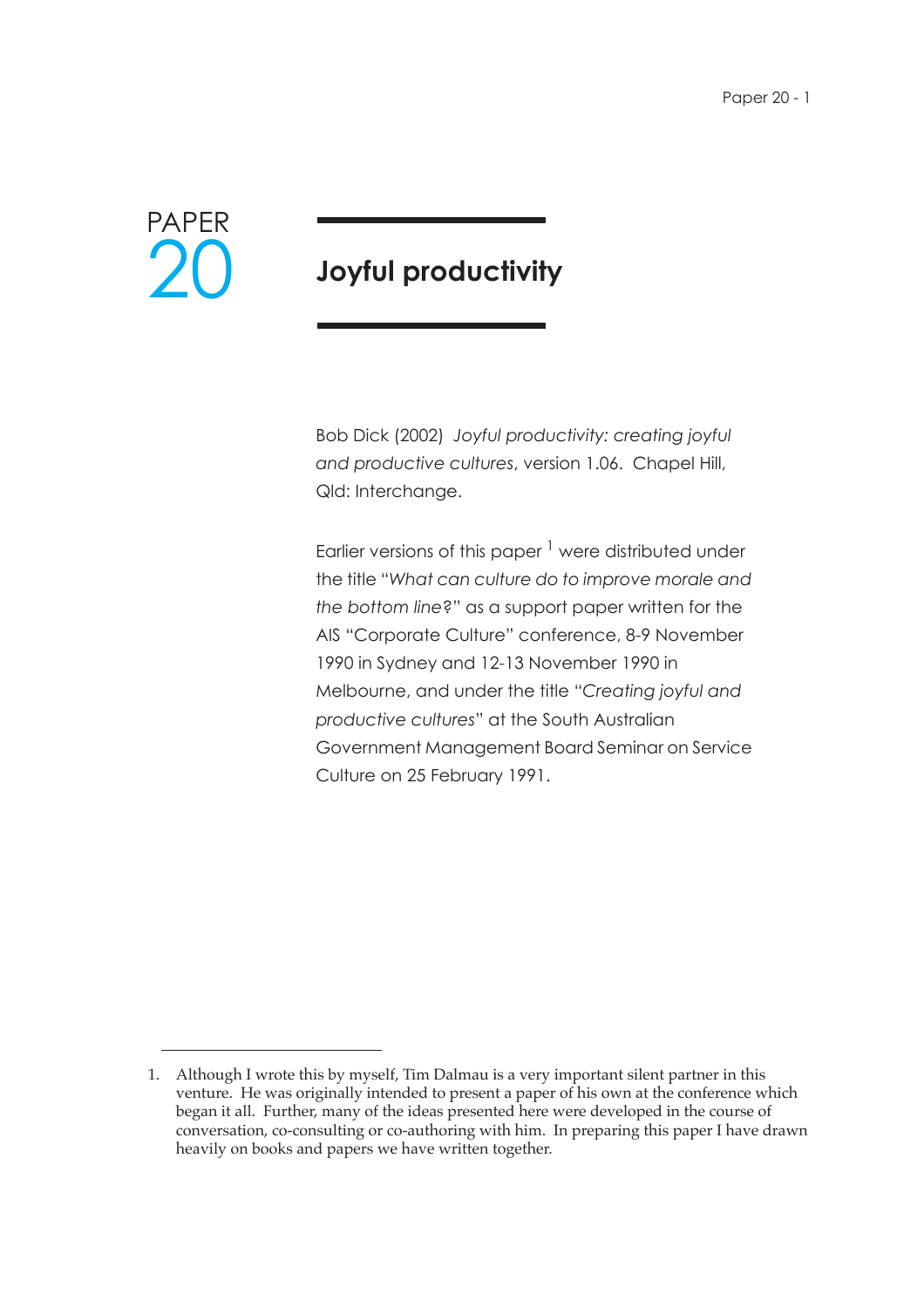Some important but often ignored issues in corporate culture and organisational structure

The forms of culture and structure which seem the most likely to continue to be effective into the future

A process by which effective cultures and structures can be introduced in existing organisations

You have just walked in the front door, or equivalent, of a small organisation or work team. It is a rare organisation — a joyous, performance-oriented system. How long will it take you to find out? Not long, I think. Organisations and teams have their personalities, and some organisational personalities are commonly associated with high esprit-de-corps.

So most of you, I suspect, can recognise a very effective team or organisation when you encounter it. Knowing how to achieve effectiveness, however, may be a little more difficult. In this paper I set out to provide some useful concepts, identify more closely the nature of effective corporate cultures, and provide a process for improving the effectiveness of an existing culture. The intention is that you will not only be able to recognise such cultures, but begin to understand how to create them.

There is a growing acceptance, I think, of the important contribution that organisational culture can make to organisational effectiveness, and for that matter to

 $\overline{\phantom{a}}$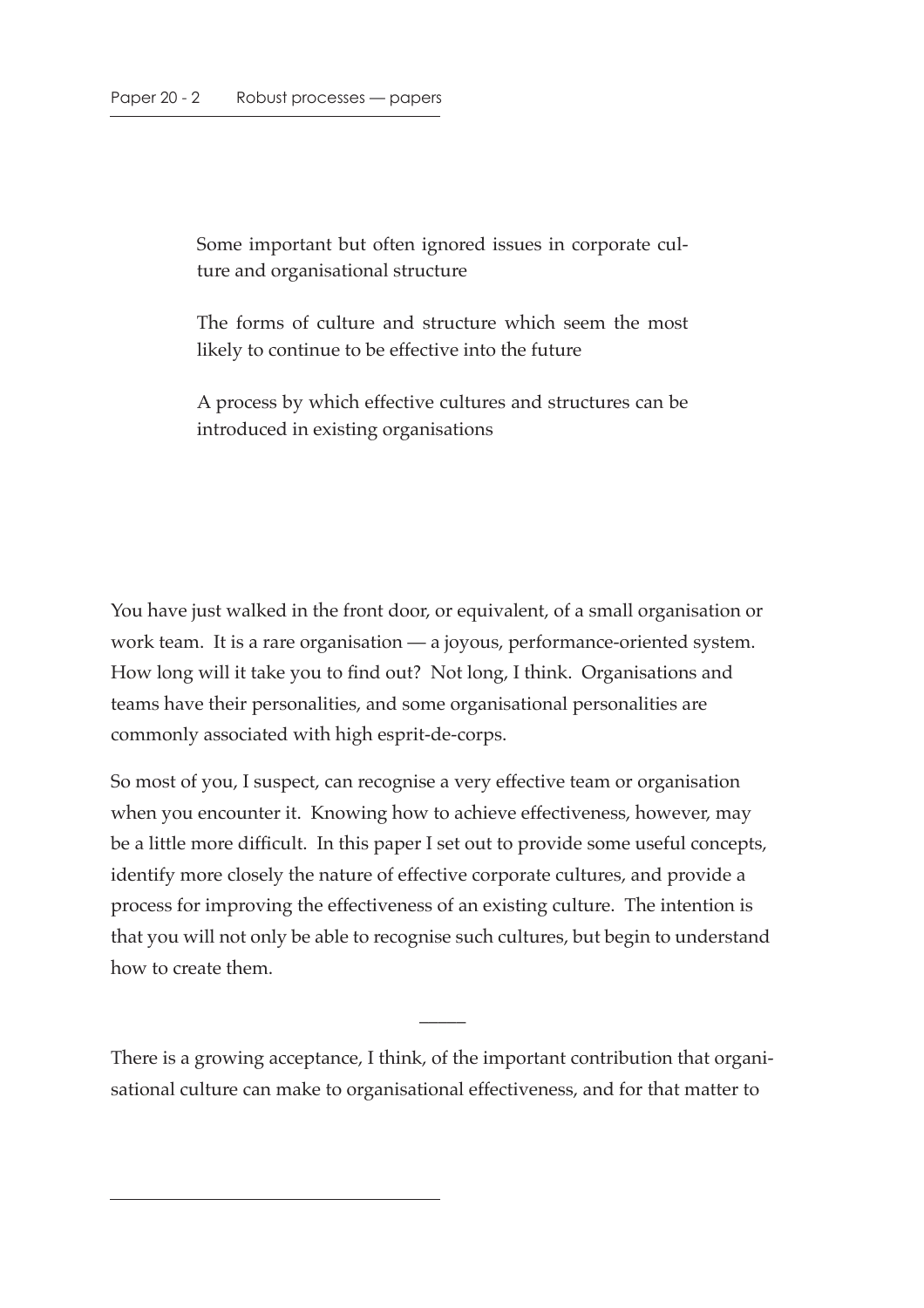the survival of the organisation and the satisfaction of its members. Although the understanding of culture is growing apace, however, there still seems to be some confusion about how that contribution can be tapped. It is my intention to aid that understanding by offering some useful concepts and techniques.

The key idea I present in this paper is to do with the nature of individuals and teams. I argue that we are a small tribe species. In view of the enormous social systems we create, this may not at first be apparent. However, I think each of us can discover in our experience some evidence that it is so. Our experience informs us that it takes time, and usually frequent contact, to establish and maintain close relationships. And this happens most in small groups and families. There is a limit to how many *close* friends we can have.

This small idea has enormous implications.

A second idea has more to do with the nature of the wider culture in which our organisations are immersed. We are often a dour culture, earnest and humourless, as we strive to keep separate our work and our play. This too, unless confronted, places limits on what cultural change can accomplish.

Later, I move beyond ideas to consider their application. The paper briefly documents processes which can be used to bring about cultural change while taking account of the nature of the people and the context. In the course of discussing these concepts and techniques there may well be a challenge to a few corporate sacred cows. This, I think, will do no harm.

I take as my starting point an important feature of our genetic inheritance: that we are a small-tribe species.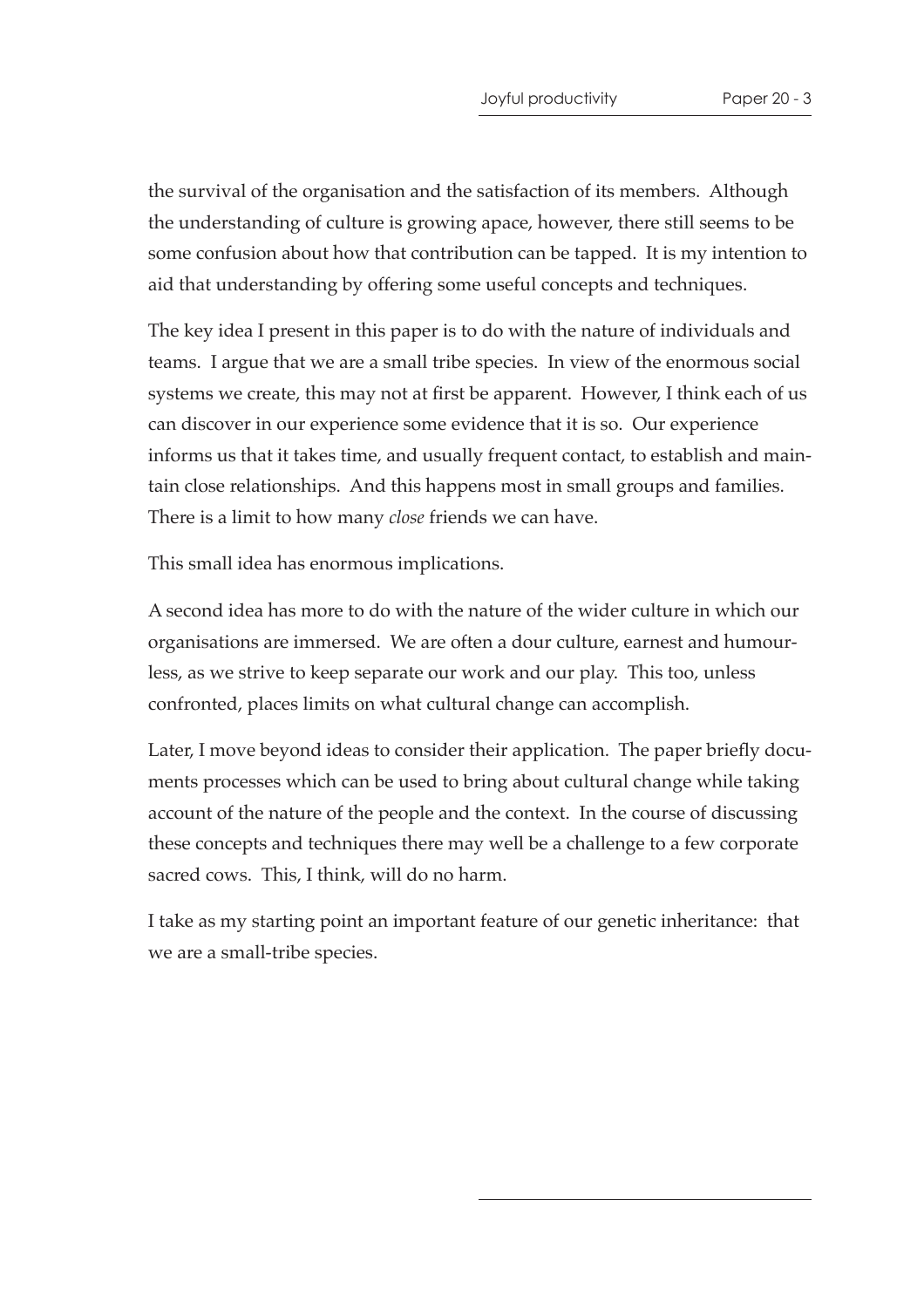## **Small tribes**

There is evidence that we are equipped by our genetic inheritance to live, work and play in the same small tribe. The social primates (of which our species is one) typically live in tribes of a certain size. The size varies from species to species; but for each species there is a size at which fission occurs. If it reaches a certain limit, the tribe splits in two. My guess would be that the size for our species is about 50 people. I presume it is the largest size for which everyone can have a reasonably close relationship with everyone else.

The actual size may be in some doubt. But it is immediately apparent that we create social systems well beyond the size of any small tribe. Large organisations consisting of tens of thousands of people are not unusual. Nor are nation states consisting of millions or even billions.

The difficulty of maintaining a sense of collective identity for such large numbers is also apparent; but it can be done. Without wanting to be particularly patriotic about it, I think of myself as an "Australian". That label has some meaning to me, and contributes to my sense of identity. I dare say most of you have an equivalent national identity.

It is instructive to examine how our species contrived to escape the limitations of our small-tribe inheritance. We did it through using two social inventions: perhaps the most important social inventions in our existence. I will identify them in a moment. These social inventions allow us to create structures which coordinate the effort and expertise of large numbers of people. Culture and structure, it appears, are closely intertwined concepts. For reasons which will be addressed later, they are vehicles of a form of social evolution.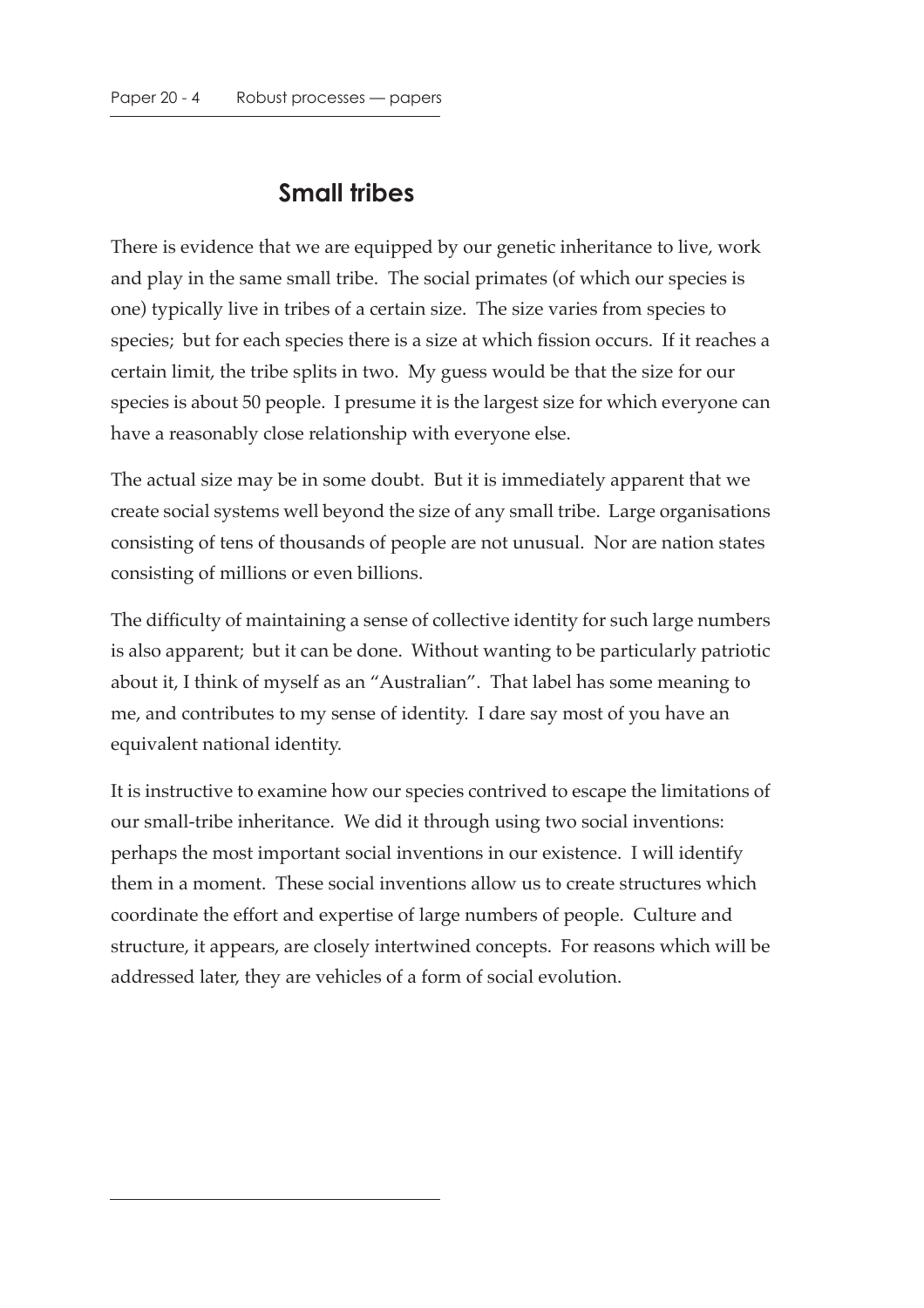#### **Structure**

The first invention is regimentation. By controlling the behaviour of people, and reducing the variability of that behaviour, it becomes possible for one person to control many. Collective effort requires that people work together towards collective goals. Control of many by few has been

the most common way of achieving this. We are so used to this system of control that we don't recognise some of its difficulties.

Part of the problem, as Stafford Beer<sup>2</sup> explains it, is the difficulty of controlling a whole system from part of a system. The controlling system must have as many responses in its repertoire as the controlled system has. But part of a system cannot have a larger repertoire than the system as a whole.

Beer also provides an illustration. If you want to control a community of, say, a thousand citizens, what are you to do? You can, of course appoint a thousand police, one per citizen. But that's an expensive solution. And of course it still leaves you with the problem of who is to control the police.

In a small tribe the problem doesn't have to arise. Everyone knows everyone else. People so identify with one another that, for the most part, they experience each other's pleasure and pain. Much of the time, collective action can arise naturally and easily because of the well-developed sense of collective identity and collective well-being.





<sup>2.</sup> Beer, S. (1972), *Platform for change*, New York: Wiley. Beer's notions are based on the "Law of requisite variety", which states that a controlling system must equal a controlled system in variety. See Ashby, W.R. (1960), *Design for a brain*, revised edition, New York: Wiley.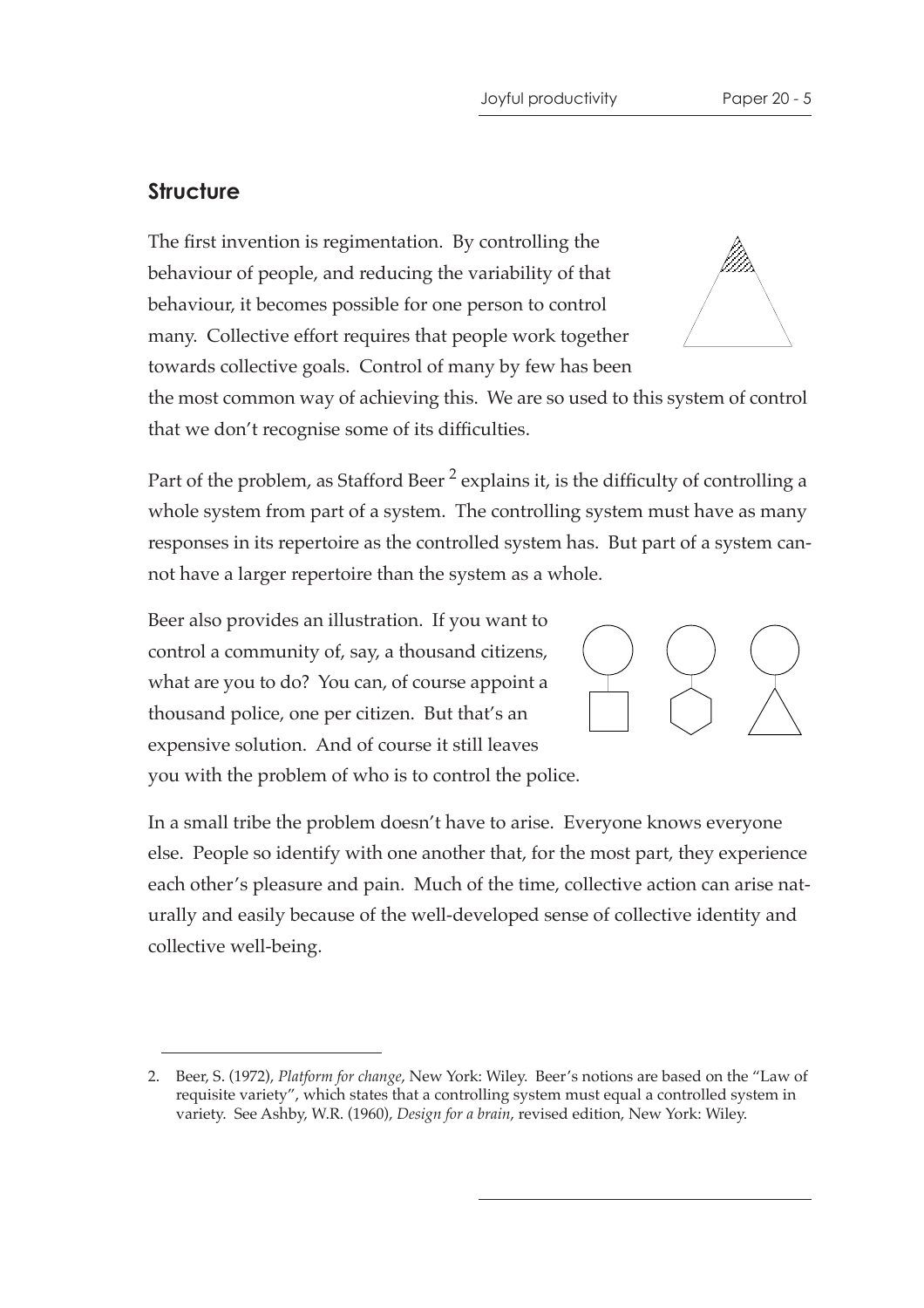

In a larger system, however, those controlled outnumber those controlling. As Beer points out, if everyone does the same thing at the same time, you don't need a thousand police to monitor the behaviour of a thousand citizens. Regimentation

reduces the variability of behaviour: if everyone is doing the same thing at the same time, it is easy to know when someone is out of step. This allows one person to control the regimented many.

Under some circumstances a very high degree of control can be achieved. When I did national service training in 1954, a regimental sergeant major at regimental parades controlled the behaviour of over 1200 people. This was able to happen, though, only because everyone did exactly the same thing at the same time. As soon as different companies or platoons or sections had to do different things, control devolved to other people.

Usually such a high level of regimentation is not practicable. Some alternative is needed.

A second invention provides the escape. Hierarchy allows the controllers to be controlled. Each level in the hierarchy amplifies the ability of one person ultimately to control many.



Combine regimentation and hierarchy, and traditional organisational structures result. The structures are characterised by two forms of specialisation — vertical and horizontal. The structure first separates those who *do* from those who *decide* what is done. It then subdivides the organisation into different functions.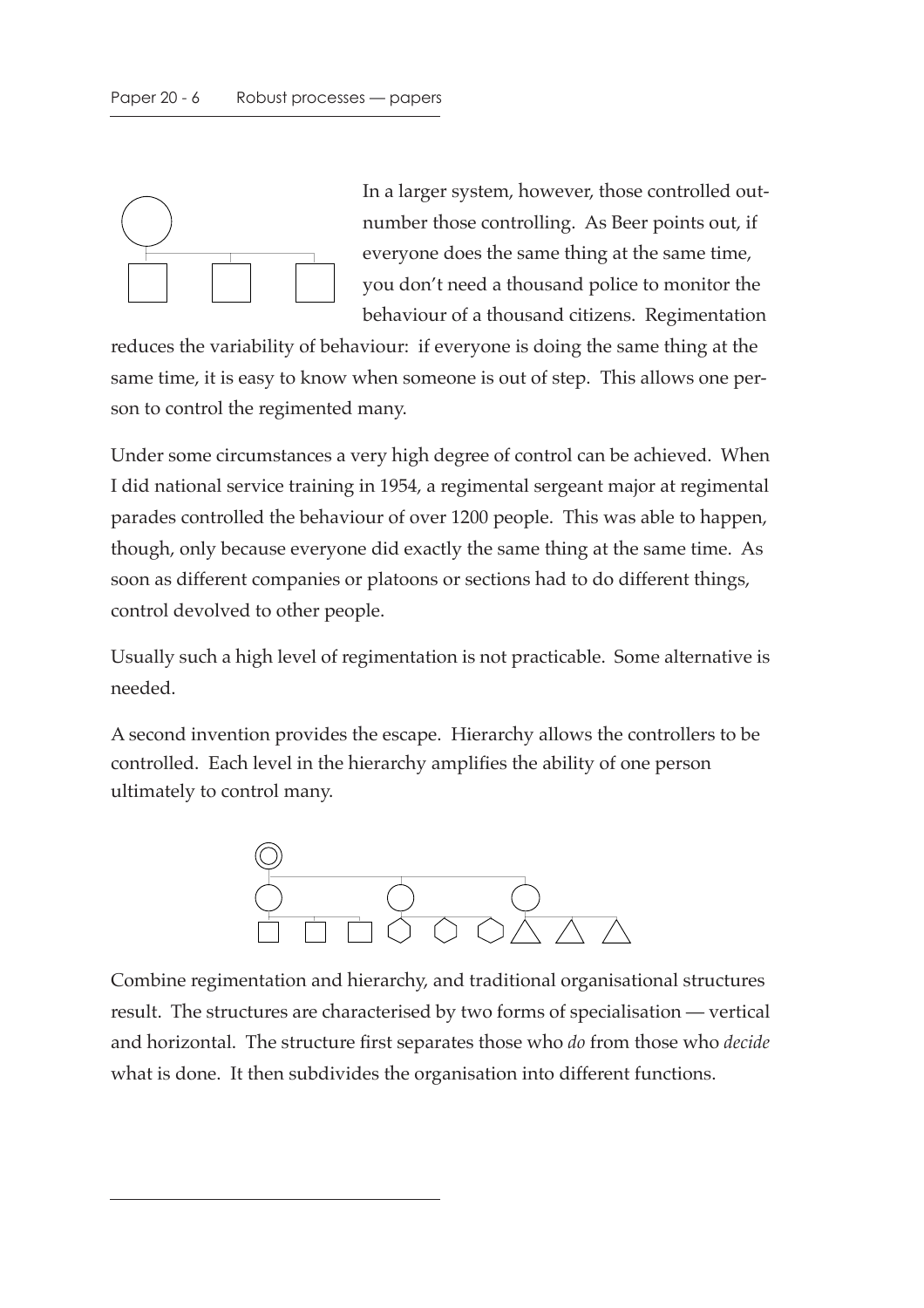

These structures have been with us for a very long time. They were common in the days of Jesus. And there are reasons to think that by then they were already welldeveloped and sophisticated in some instances: witness the Roman army.

My guess is that they originated with agriculture. I do not see how an agricultural society could otherwise survive against marauding hunter-gatherers. For nomadic warriors, the most sensible strategy would be to allow the agriculturalists to sow, and grow and reap the crops... and then take them. If two tribes were of equal size, I would not expect agriculturalists to be a match for nomadic warriors. A discovery of regimentation and hierarchy, however, would allow agricultural communities to overcome the limitations of size, and to exploit the benefits of specialisation.

If this belief is correct, these structures have been with us for a very long time, perhaps 12 000 years. They pre-date recorded history.

Here is the crunch. These structures have begun to collapse. Take a moment to think about this. Here are structures so successful that they have survived for many thousands of years. More than that, their past success has allowed them to displace most other structures — to become the almost universal pattern for forming social systems, large or small. Now, for some reason, their time is passing. As they crumble we have been obliged to experiment with other structures.

It is helpful if we bear in mind the purpose of these experiments with structure. Organisations, and social systems generally, have a number of functions. But their prime function, their central *raison d'être*, is to enable people to achieve as organised individuals what they could not achieve alone or unorganised. Organisations do this by coordinating effort and expertise.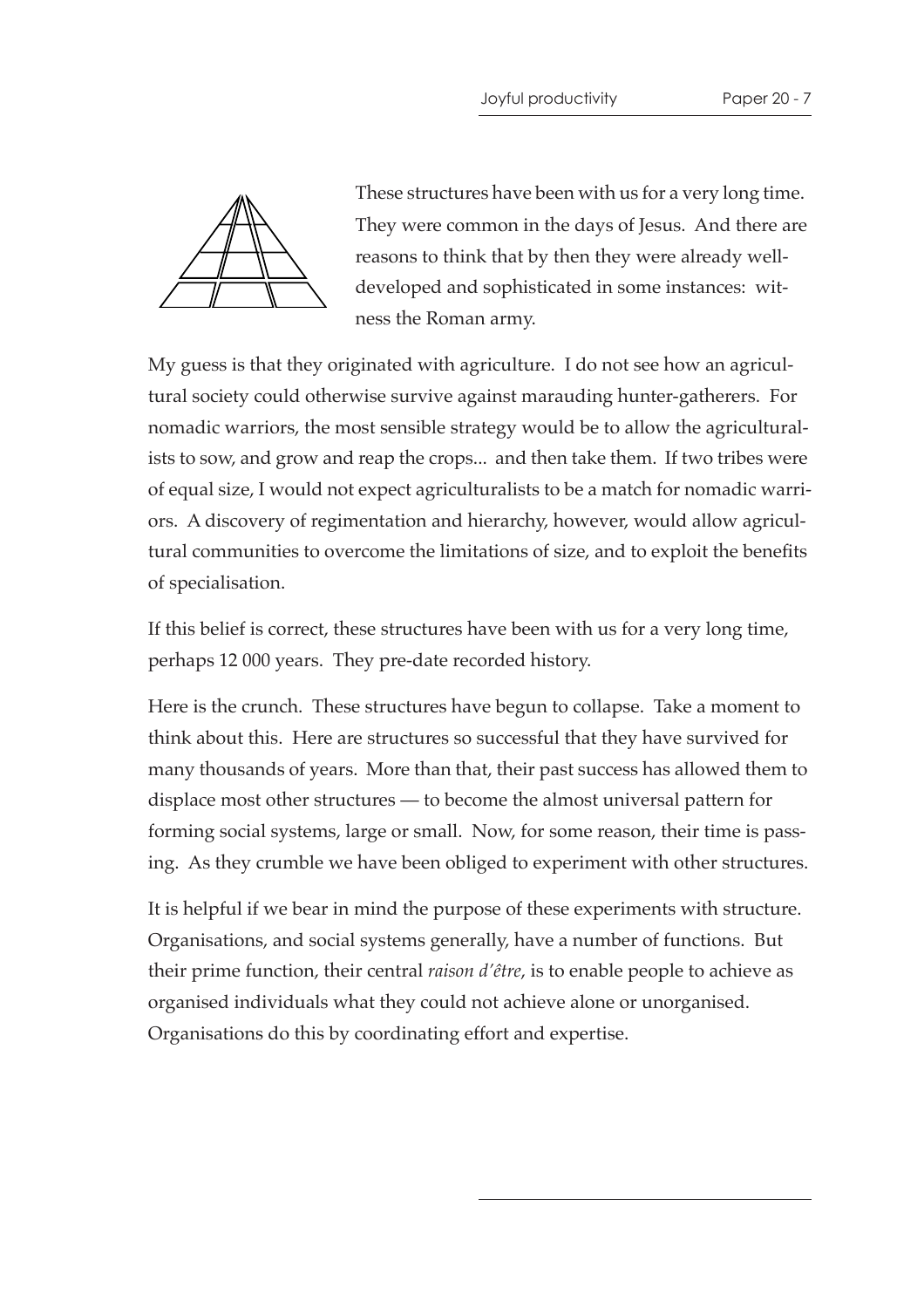

But notice how the coordination is achieved in most of our organisations. Superiors achieve coordination amongst their subordinates by controlling what they do. The result, ultimately, is that people in many of our organisations do not have much sense

of ownership in their task. If we were to go about achieving coordination more directly, we would encourage each pair or team of people to coordinate their own activities.

In a sense, this coordination by superiors comes about because of the regimentation. People are grouped with those doing similar tasks. The greatest need for coordination, however, may be with other people elsewhere in the system.

For example, I did electrical design work for many years. I was an electrical draftsperson, and I worked in a large room with the other people of the electrical design section. My work had to be coordinated with draftspeople and engineers and other professions from other sections: mechanical engineering, civil engineering, quantity surveying, architecture, administration. Yet I spent most of my time talking to other electrical draftspeople and engineers. There was a presumption that only another expert in electrical design could supervise electrical designers.

As a matter of interest, if you were to visit the same organisation now, you would find a very different structure. There are project teams consisting of a variety of engineers, architects, quantity surveyors, and so on. Each team is formed when a project begins, and disbands at the completion of the project. Each team is responsible for its own coordination.

It is also of interest that the changes, though needed, were implemented very clumsily. As a consequence, the organisation still battles with low morale, almost two decades later. I anticipate similar costs for many current structural changes.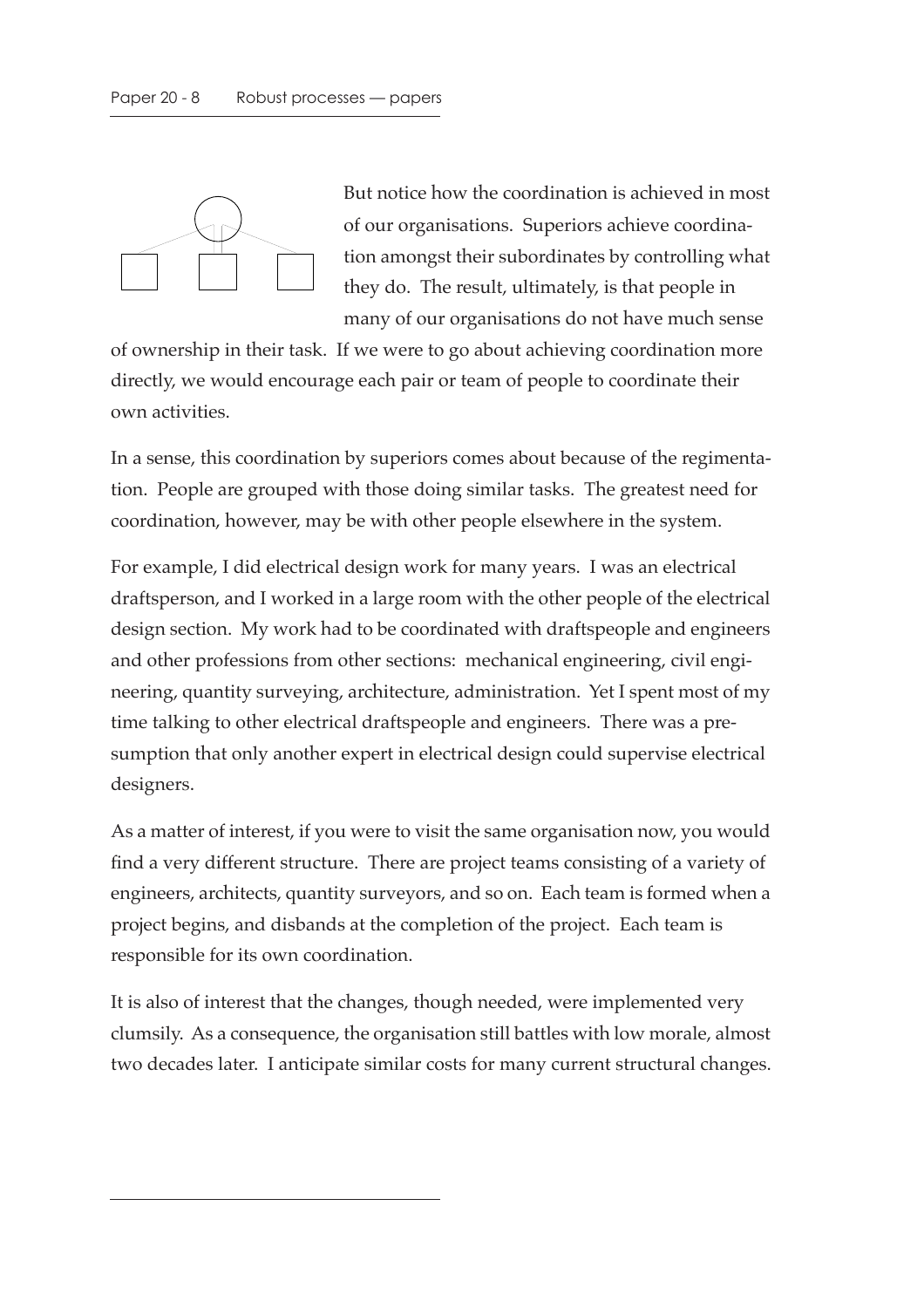

In a small team, then, each pair or team of individuals can handle its own coordination. A structure can be developed which places the people who are most interdependent in face-to-face contact with one another, thus capturing some of the features of a small tribe.

What I am suggesting is that this is more natural. We have, in our genetic makeup a capacity to form close and understanding relationships. Such relationships, when formed, allow us to experience each other's pleasure and pain. And when we do so, it is natural for us to do the best we can for each other. The simple and natural way to coordinate activities, you would imagine, is to locate within the same team those people who have the greatest needs for coordination. They are then capable of managing it for themselves.

Until recently, most organisations adopted a most *un*natural way of coordinating activities. This unnatural way was so dramatically successful that it has been able to displace the other ways. The reason, I would suggest, is because it has enabled us to escape the limitations of our genetic inheritance. Large organisations offer more opportunity for specialisation, and for collective effort towards enormous tasks. Without the invention of hierarchical structures, we would be denied the use of large organisations and social systems. This, I would argue, is why hierarchy and regimentation have become so nearly universal.

It is helpful in all of this to acknowledge that culture is a system of evolution.

## **Culture as social evolution**

Culture is a pervasive and deep-seated quality of a system which informs much of what the system does. It operates in the same way as other forms of evolution. When a successful experiment survives, it is passed on to the next generation.

Culture operates at organisational or system level, however, not at individual level. When an organisation survives, so too do the beliefs which enabled it to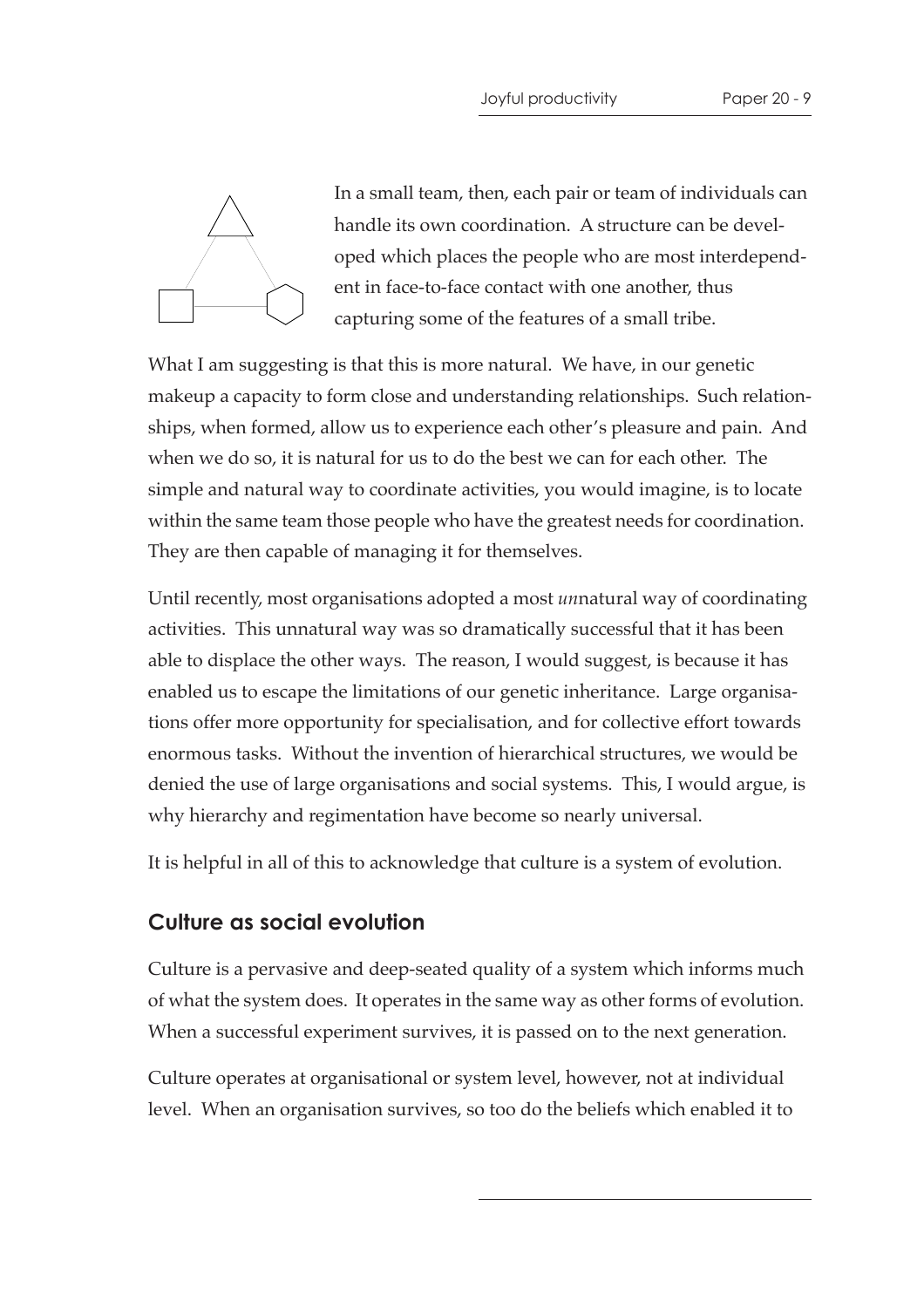survive. Beliefs about what is right form the genetic code of an organisation (or, as Richard Dawkins<sup>3</sup> has termed it, the "memetic code"). As I shall later argue, members of organisations or other social systems have beliefs about those systems, and feelings towards them. These beliefs and feelings determine how the people, and thus the systems, behave.

Without taking the time to argue it here, I am going to assume that culture is most concerned with relationships.  $4$  The relationship between a system and its environment is clearly crucial to survival. Because organisations are mechanisms for coordination, the relationships within the system are also important: between individual and individual, and between individual and system. I presume that our present structures are the consequence of many thousands of years of social evolution, developed and preserved because they enabled organisations to survive. Above all, I assume, survival is a function of how well the system handles its relationships, internal and external.



I have mentioned already that hierarchical and regimented systems have been with us for a long time. On the face of it, it is curious that such a long run of success has come to an end. But then, dinosaurs were successful for a long time, too. It is presumed that their demise occurred when their genetic inheritance no

longer fitted them to the changing environment. Conventional structures, highly successful at times of stability, no longer suit today's less-stable environment. A need for responsiveness requires a more direct coordination between people.

<sup>3.</sup> Dawkins, R. (1976), *The selfish gene*, New York: Oxford University Press.

<sup>4.</sup> See Dalmau, T. and Dick, B. (1987), *Politics, conflict and culture: a journey into complexity*, Chapel Hill: Interchange.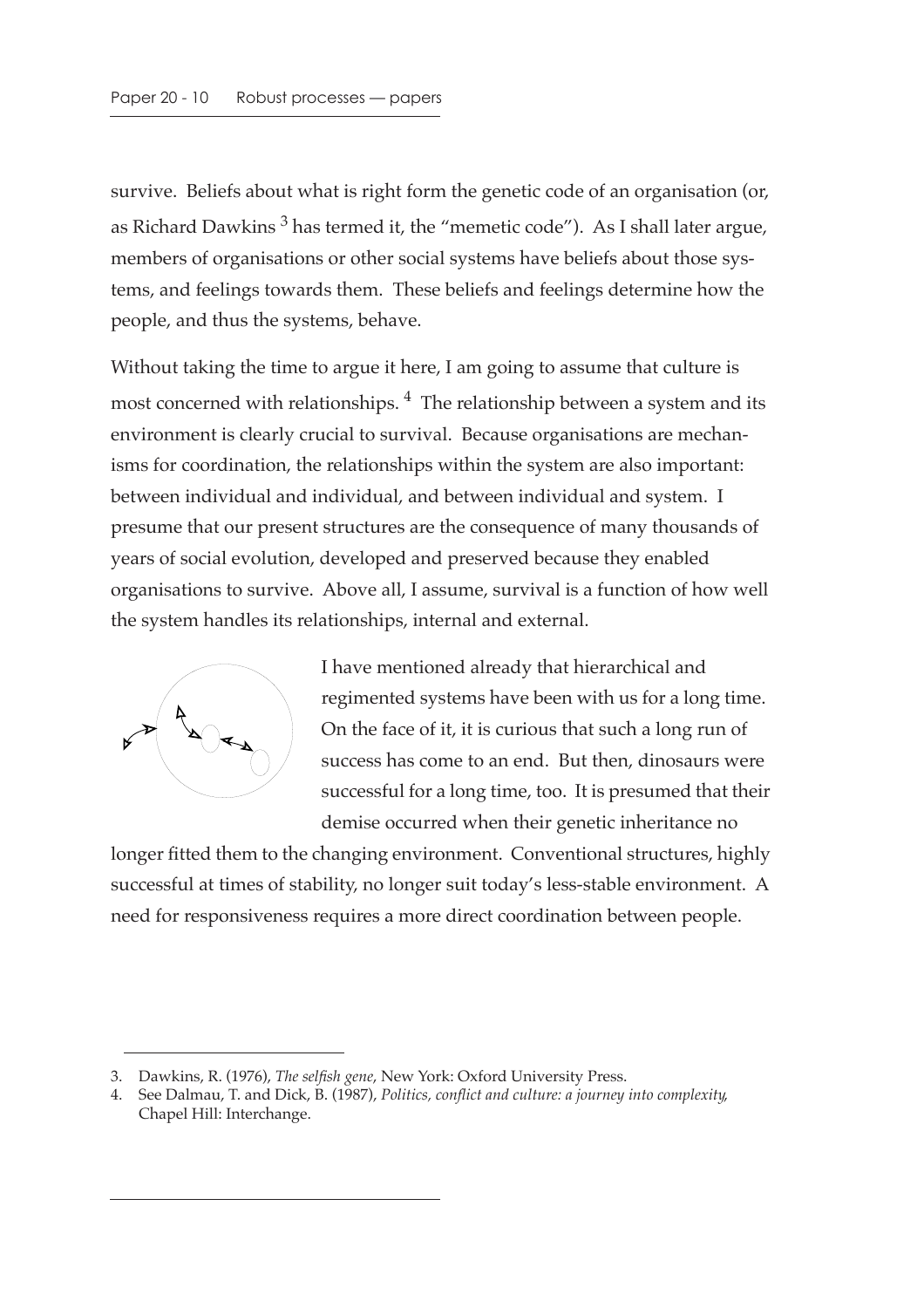#### **New structures, new cultures**

It would seem, then, that the way to structure an organisation is to group together those people who have the greatest need for coordination. Most coordination can then occur easily and informally in face-to-face relationships. Formal means of coordination may be needed for the weaker interdependencies between



different teams, but most issues can be sorted out between people who know and understand each other, and who derive pleasure from the success of each other.

If only it were as simple as this.

The difficulty is that we don't yet understand very well how to coordinate effort and expertise for large numbers of people. What we mostly do is to graft onto traditional structures, at the workface, project teams and task groups. That is, we replace the teams of clones which used to exist at the workface with teams organised around projects or activities. Teams consist of those who have the most need to coordinate their activities.



To achieve coordination across functions elsewhere, we rely upon committees, meetings, working parties, think tanks, and a variety of other similar devices. In some respects the resulting hybrid achieves the worst of both worlds, as the following discussion explains.

Within traditional structures, coordination is achieved through control of behaviour, as Stafford Beer<sup>5</sup> explains. An underlying presumption is that superiors best know what their subordinates should be doing. Superiors are responsible for coordinating their subordinates. In extreme forms of this structure, there is communication only upwards and downwards. The system works best if

<sup>5.</sup> *Platform for change*, cited above.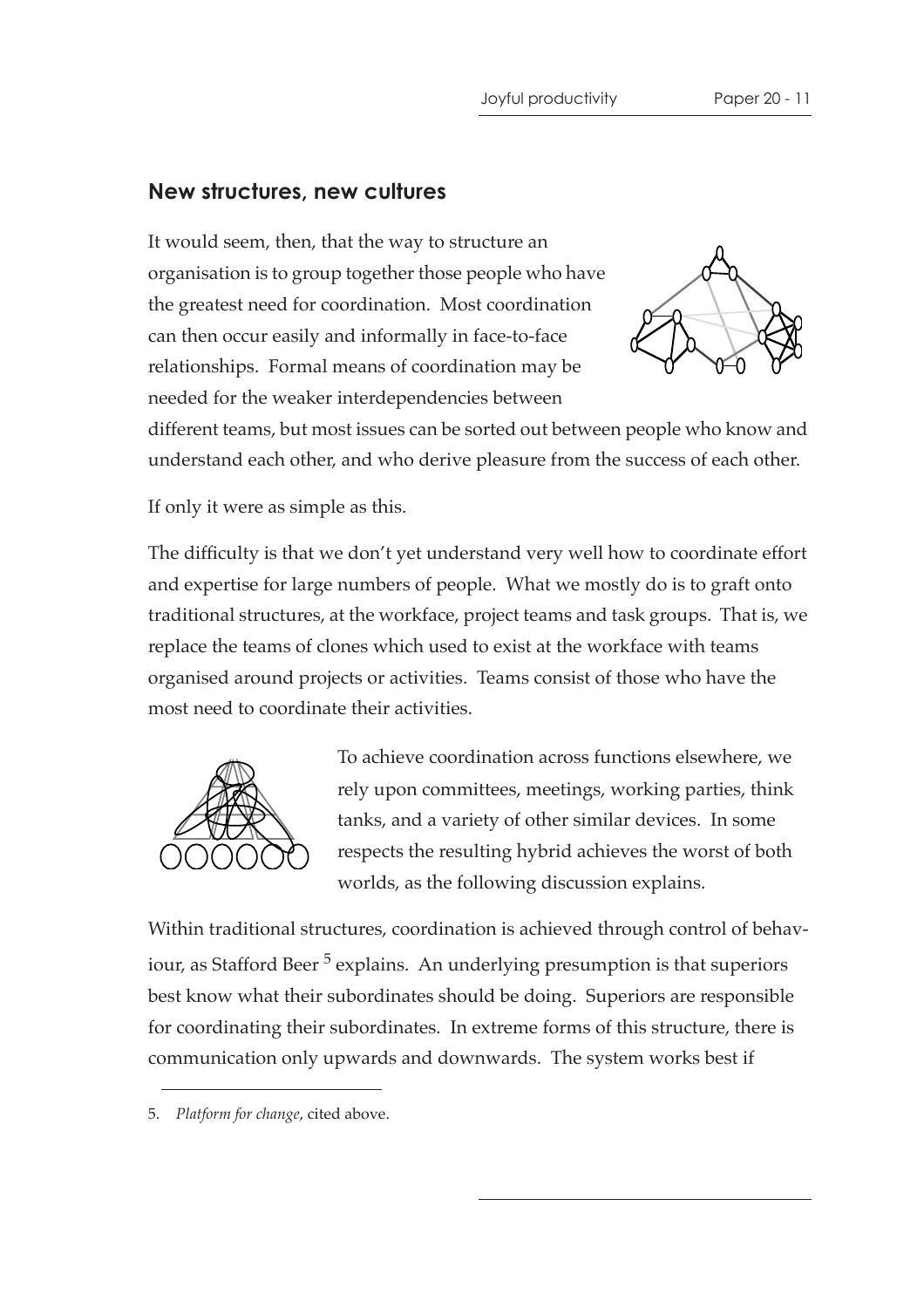subordinates do what they are told, without question. The "good" employee is one with fragile self-esteem, so that she depends more heavily on superiors for recognition and acceptance.



In the newer structures, all that subordinates are required to do is produce certain outcomes within certain resource limitations. How they do it is no-one's concern except their own. The coordination within the team is achieved by the team. The superior is responsible only for

coordination of the team with other teams. The system works best if subordinates take responsibility for their own behaviour, provided they subscribe to overall system goals. An effective employee draws her satisfaction from the work, and the teamwork; this is more likely to be so if she has robust self-esteem.

There is little wonder that a shotgun marriage between such systems doesn't always work all that well.

## **Morale**

Notice, too, that individuals in the newer structures depend more on personal and team initiative, and less on organisational control. The social inventions of regimentation and hierarchy allowed us to escape our genetic inheritance. Now that they are being superseded, it is becoming important that we once again acknowledge our inheritance.

It will be as obvious from your experience as it is from mine that very many people are alienated from the organisations they work in. When you think about it, this too is a consequence of a structure which separates planning and doing,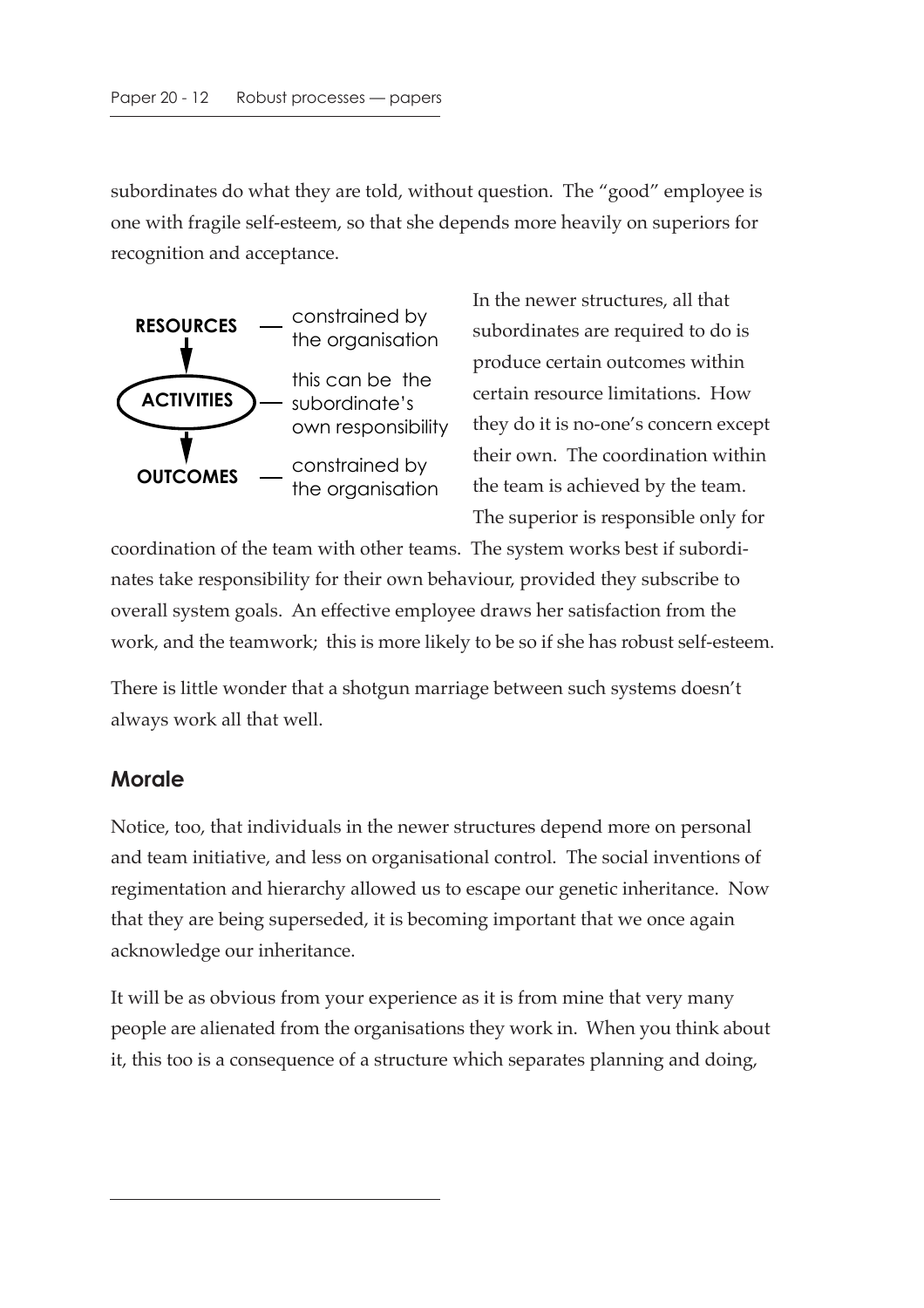and isolates individual from individual. It also often compounds the felony by splitting tasks into pieces which are too small to be meaningful.

As if this weren't enough, organisations are embedded in a culture where work and play are different things. You might say that we are not an esprit-oriented culture.

#### **Esprit**

I coordinate a number of classes at the University of Queensland. On several occasions colleagues have said to me something like: "There's always a lot of noise and laughter in that class. When do they do any work?"

In reality, the noise and laughter are a by-product of the energy that class members invest in the work they do. But in a culture which assumes that work wasn't meant to be fun, people assume otherwise. It isn't hard to find organisations where enjoyment is just about the last thing you would expect to find instances of the work ethic gone badly wrong.

Yet, imagine an organisation or team filled with people who derive actual *joy* from their work, and from their working relationships with their colleagues. I imagine some of you experienced a mild shock at the use of the word "joy" in this context; I remember the same surprise at hearing Roger Harrison use the word "love" in a similar context at Network '87 in Brisbane.<sup>6</sup>

Imagine, if you can, a team of managers singing together with gusto as they do their work together. It doesn't accord with our mental images of what work is like. Yet I expect most of you have seen films of supposedly primitive tribespeople singing joyfully as they worked together. We have paid substantial costs to escape our genetic inheritance.

<sup>6.</sup> Network '87 was a conference organised by the AITD (Australian Institute of Training and Development).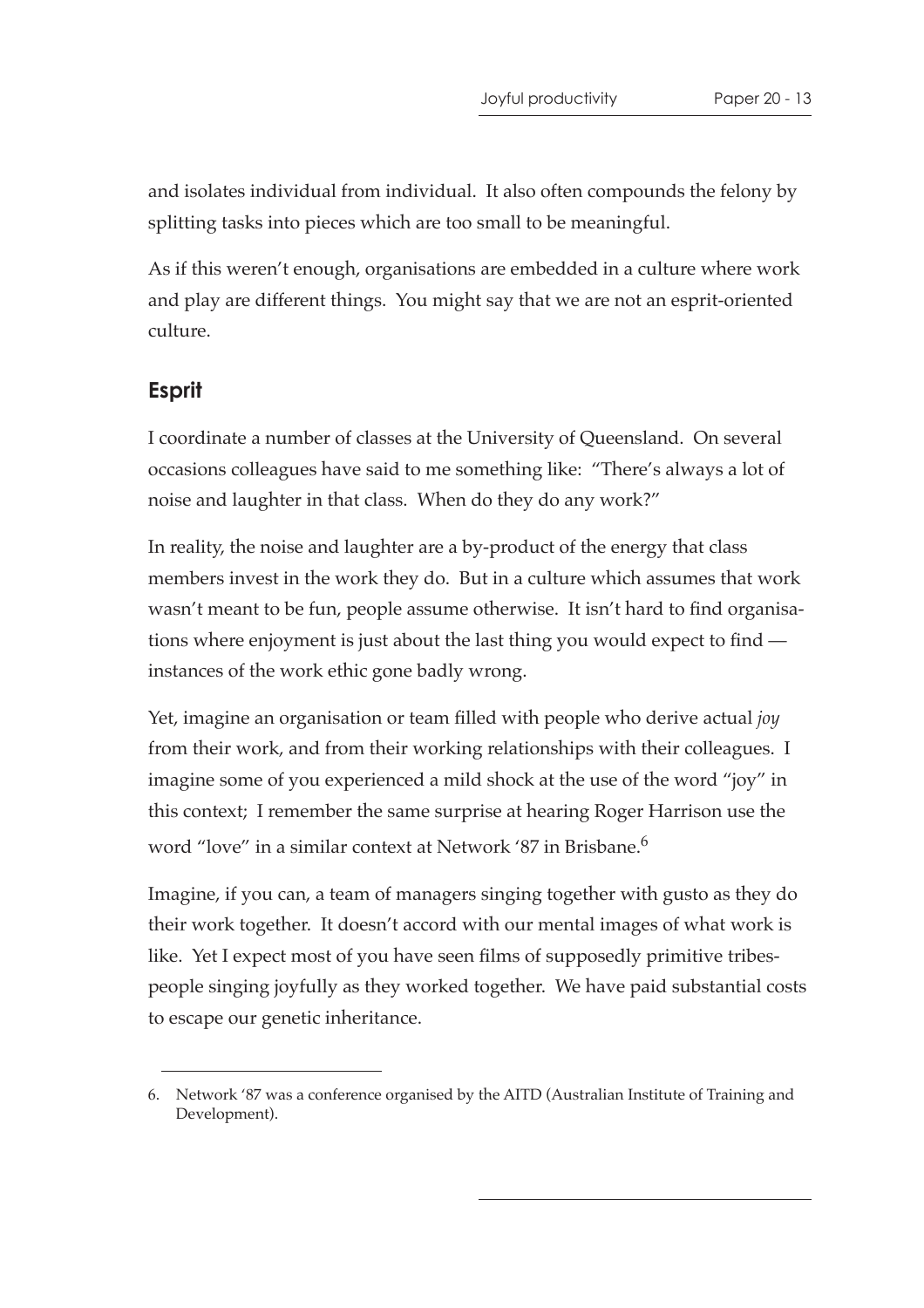All else being equal, wouldn't a joyful organisation be one with a great potential for excellence? Quality relationships provide for easier coordination. Enjoyment generated by the work itself provides for greater motivation.

It is fortunate, then, that the newer structures make it easier to achieve this state of affairs. Some organisations have already discovered this.

#### **Excellence**

We know, from some of the literature which is accumulating, what excellent organisations are like. Tom Peters and Robert Waterman had an important influence with the publication of their "In search of excellence";  $^7$  and since then a number of other works have reinforced the picture. Excellent organisations have a shared vision, and a concern for people inside and outside the organisation.

This isn't just in North America. We know from the work of David Limerick and his colleagues  $^8$  at Griffith University in Brisbane that similar patterns hold for excellent Australian organisations. (We also know from their work what structures chief executives of excellent organisations expect to develop in the future. More of this below.)

From a different perspective, excellent organisations become excellent by pursuing continuous improvement. This is most likely to happen, according to the literature on Japanese-style quality management,  $9$  when people (and teams) are responsible for individual (and team) performance.

There have also been some suggestions that the best US companies have about them something of a Japanese flavour.  $10$  Such organisations are said to display

<sup>7.</sup> Peters, T.J. and Waterman, R.H. (1982), *In search of excellence: lessons from America's best-run companies*, New York: Harper and Row.

<sup>8.</sup> Limerick, D., Cunnington, B. and Trevor-Roberts, B. (1984), *Frontiers of excellence*, Brisbane: Australian Institute of Management, Queensland Division.

<sup>9.</sup> See, for example, Ishikawa, K. (1985), *What is Total Quality Control?: the Japanese way*, Englewood Cliffs, NJ.: Prentice-Hall.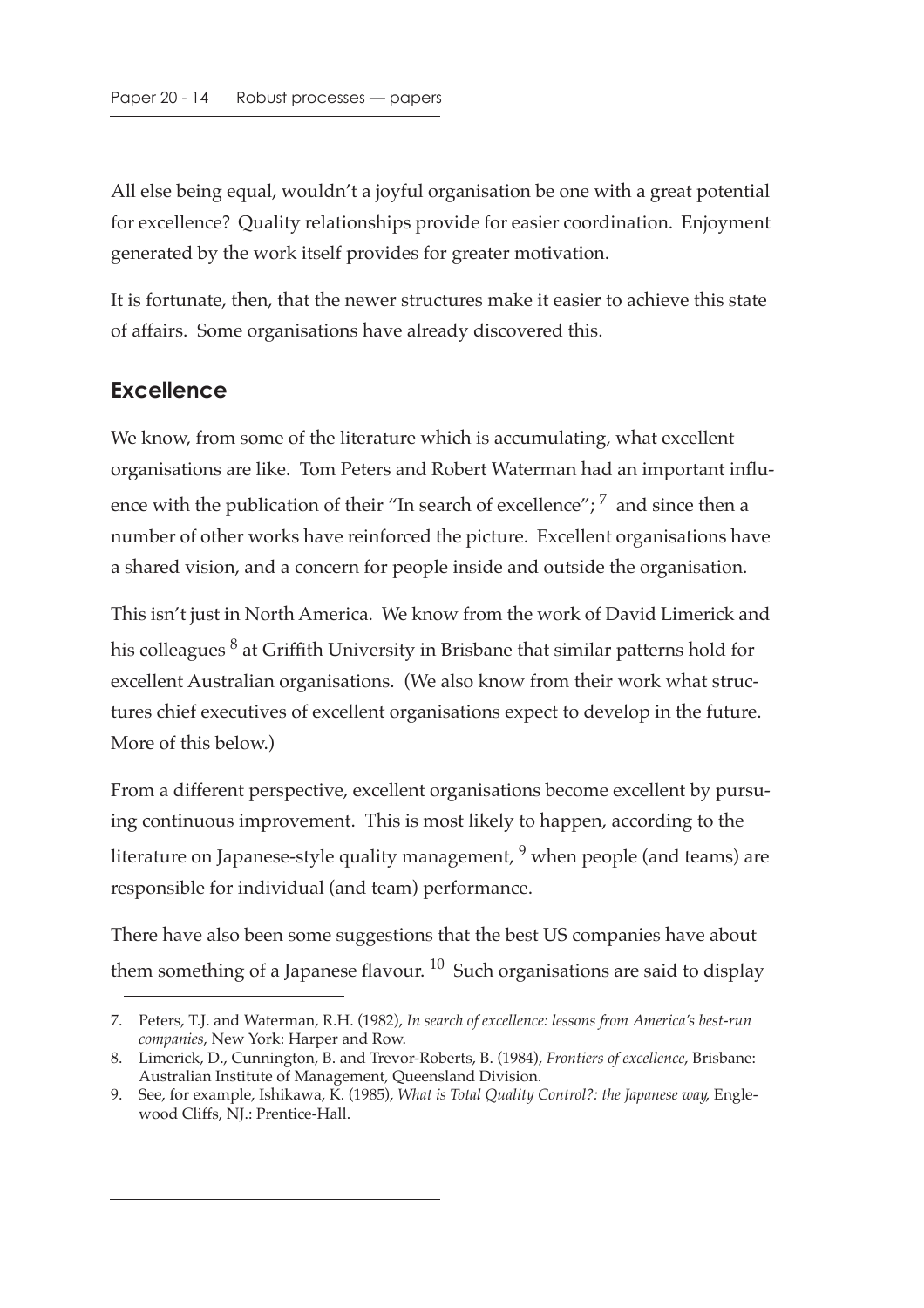the greater commitment to teamwork which many Japanese companies reputedly exhibit.

Note, by the way, that I am not recommending the importation of Japanese management techniques. They need translation to fit our own cultures. For example, I have heard of several local attempts to install quality circles which failed badly, I suspect because the cultural differences were not taken into account. The experience of other cultures can guide us, however, as we decide some of the characteristics we wish our organisations to have.

Against this background, with increasingly-faster rates of change, we are being hastened into less-traditional structures. It seems to me that these may be the very structures which enable us to recombine work and play. There is an opportunity here waiting to be seized.

## **Structures of the future**

There are three strands of argument which can be used to identify the structures of the future. One of them derives directly from the issues canvassed above: our genetic inheritance, and the undesirable divorce of enjoyment from work. A second, based on theoretical considerations, considers the types of structures required to manage greater rates of change. We have touched on this already. A third, empirical in its origins, is based on the expectations chief executives hold about the future. This third source is drawn from the work by the Griffith University team.<sup>11</sup>

Let me try to summarise the first two of these, before reporting the results of the Griffith research.

<sup>10.</sup> See Ouchi, W.G. (1981), *Theory Z: how American business can meet the Japanese challenge*, Reading, Mass.: Addison-Wesley.

<sup>11.</sup> Cunnington, B. and Limerick, D. (1986), The fourth blueprint: an emergent managerial frame of reference, *Journal of Managerial Psychology*, 26-31.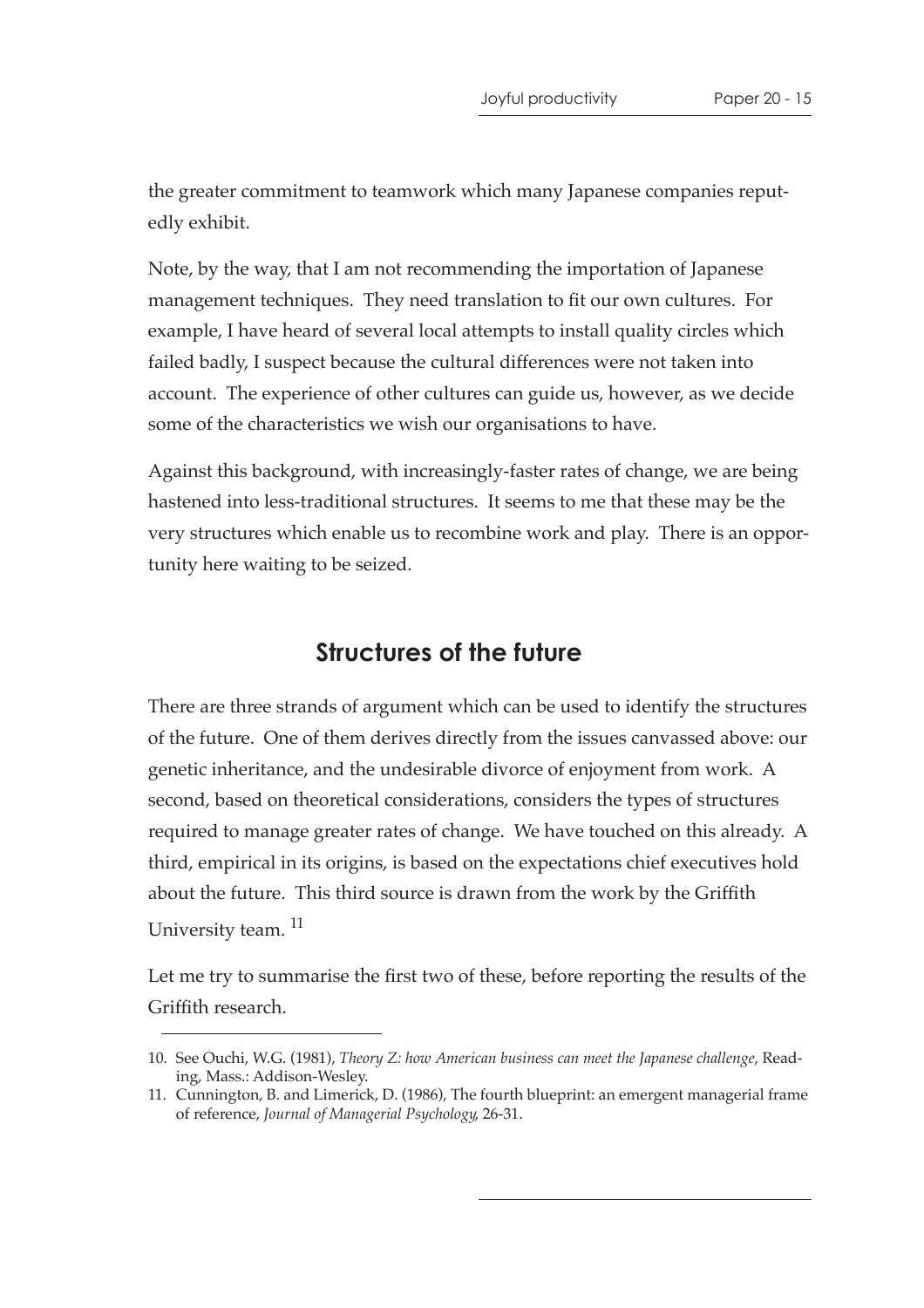First, joyful structures. I have argued that we are a small tribe species, fitted by our genetic inheritance to coordinate our efforts within face-to-face teams. Structures which place most interdependencies within teams, and which offer the teams substantial autonomy, offer the best chance for this. Most coordination can then be achieved informally and enjoyably, without a need for elaborate formal systems. For coordination between teams, formal systems are more likely to be needed.

There is fulfilment to be found in close and trusting relationships. It can also be achieved through performing a worthwhile task well. Team structures and high team autonomy offer enjoyment to team members. When each first line supervisor is chief executive officer of her own small-tribe team, we will be well on the way to achieving this.

Second, responsive structures. Ultimately, organisations are there to meet some environmental demand. If the demand is of a team, and the team has the resources to meet it, we have already achieved responsiveness.



Often, however, coordination between teams is also a requirement. Under some circumstances this too can be achieved by informal means, for example by overlapping membership between the

teams. More often, it becomes the task of the team leader. In short, an entire team task, including coordination of individual work, is given to a team. The team leader becomes what Fred Emery  $^{12}$  calls a "boundary rider": she looks after team-to-team coordination.

It is evident from the description above that team and interteam structures are cultural phenomena. They are influenced by, and influence, person-to-person and person-to-system relationships. As will be apparent from David Limerick's

<sup>12.</sup> Personal communication.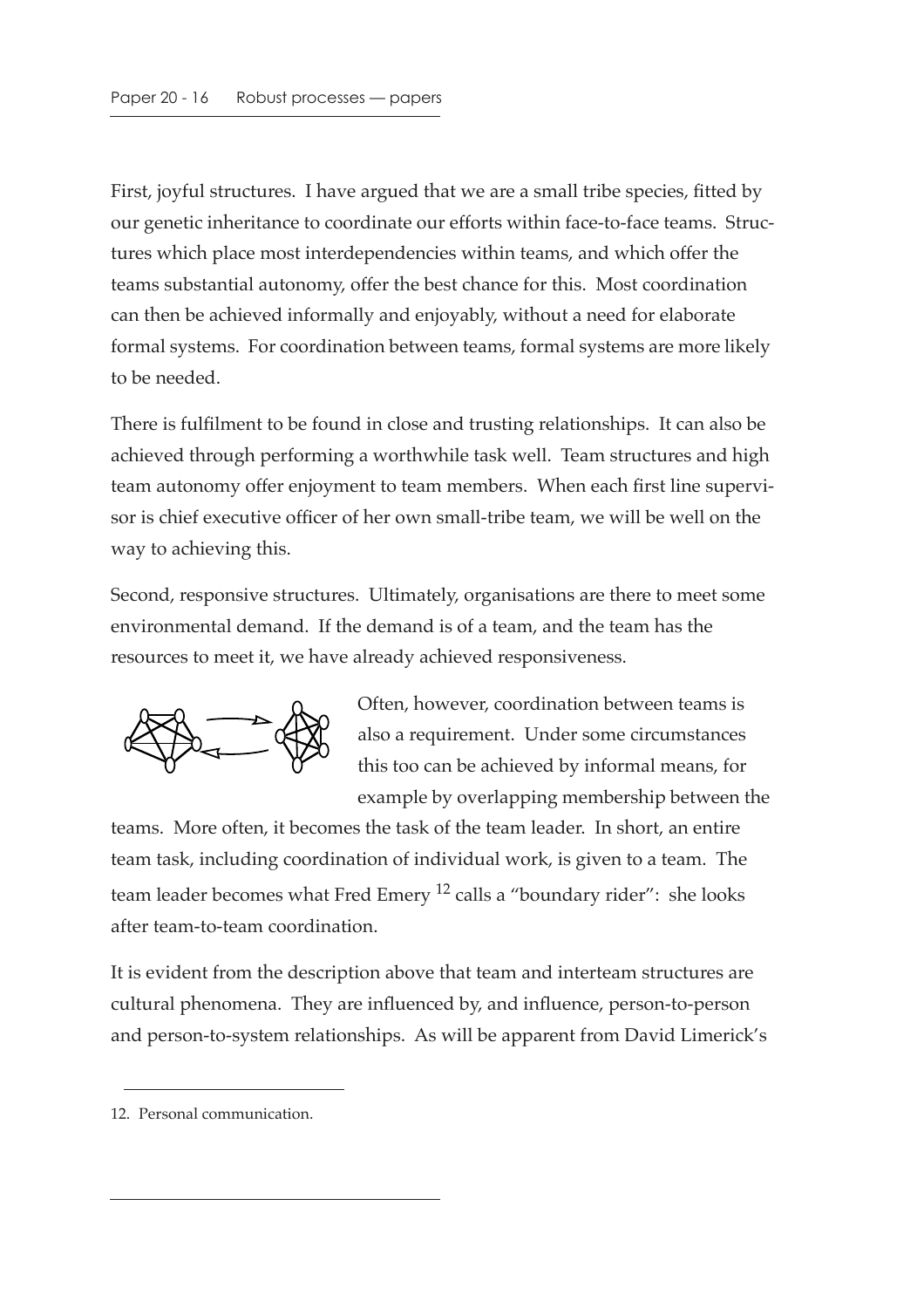work, <sup>13</sup> culture is also important in holding organisations together as more autonomy is devolved to the workface.

#### **Holding the organisation together**

In the trends which chief executives identified in the Griffith University research, <sup>14</sup> some themes are evident. Most of the trends are about the simultaneous management of freedom which threatens to dismantle organisations, and the collective goals which provide the cement to hold it together. The four themes, as identified by the Griffith University team, are...

- loosely-coupled systems: systems with structures loose enough to provide the autonomy I have already discussed;
- collaborative individualism: this phrase  $15$  describes a situation where people work together cooperatively yet with a high tolerance for (and in fact often enjoyment of) specialisation, variability and idiosyncrasy;
- metastrategic vision: a recognition by chief executives that strategy and structure and culture are part of the same package; they can no longer be treated in isolation from one another;
- assertion of paradox, an acceptance of the need to balance freedom with coordination, autonomy with empowerment, and action with imagination.

More recently, <sup>16</sup> David Limerick has talked about the increasing fluidity of many structures.

In the light of the discussion above, this makes sense. Organisations are mechanisms for the coordination of effort and expertise.

<sup>13.</sup> In addition to the works already cited, I draw also on a talk given at Focus 2000, Brisbane, 1990.

<sup>14.</sup> *The fourth blueprint*, cited above.

<sup>15.</sup> And see *Politics conflict and culture*, cited above, where Tim Dalmau and I independently used the term *cooperative individualism* when we argued for a similar trend on theoretical grounds.

<sup>16.</sup> For example in his keynote address at Focus 2000, a conference in Brisbane organised by the Australian Institute of Training and Development, Queensland Division.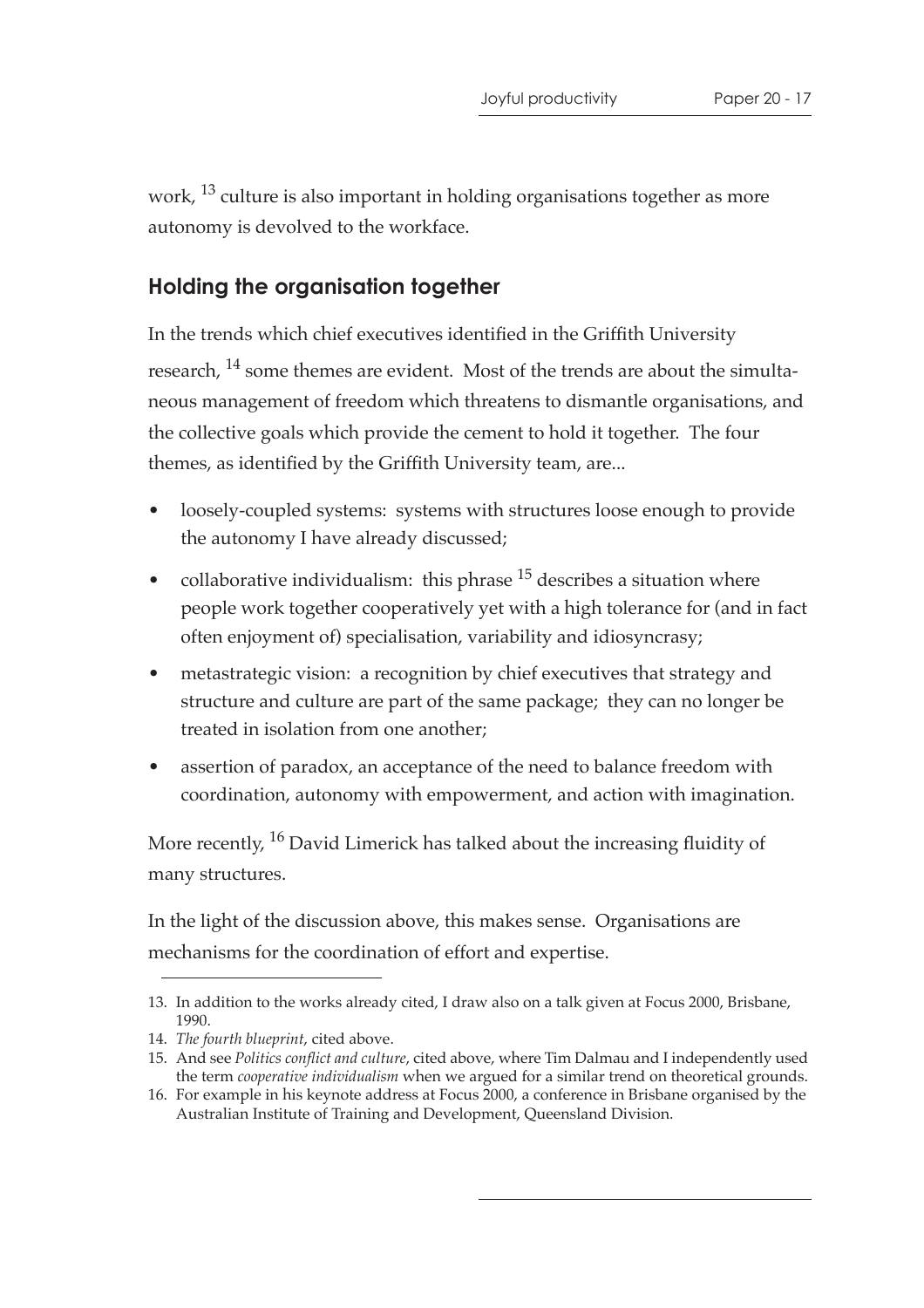In most organisations, some interdependencies are more permanent than others. Permanent interdependencies warrant permanent structures. Temporary interdependencies require temporary structures. Some organisations now face rapidly changing interdependencies. These require the shifting of temporary alliances; these in turn require an atmosphere of trust if they are to work.

Think of this within a framework of culture, and it becomes immediately apparent that culture can provide the cement to bond together the parts of an organisation.

As Tim Dalmau and I have argued often enough, a sense of collective identity is the most fundamental aspect of culture. Beyond this, a shared vision is also necessary. Between them, these are what can hold the organisation together despite increasing autonomy of individuals and teams.



However, this still leaves unanswered the question of how to bring it to fruition. Increasingly, as Dexter Dunphy and Doug Stace have found, <sup>17</sup> change is being driven from the top, often coercively. But what sort of a culture, I wonder, does this engender. The following section offers an alternative to coercive change.

## **Cultures and subcultures**

Before I continue, there are two issues which need to be addressed. One issue is that, in organisations that are larger than a small tribe, a unitary culture cannot

<sup>17.</sup> Dunphy, D.C and Stace, D.A. (1988), Transformational and coercive strategies for planned organisational change: beyond the OD model, *Organisation Studies*, 9(3), 317-334. Also see their *Under new management*, Sydney: McGraw-Hill, 1990. They argue for more use of coercive transformational strategies, as they call them, in some situations. Tim Dalmau and I have suggested in *From the profane to the sacred: small groups as vehicles for cultural change* (Chapel Hill: Interchange, 1990) that the qualities of evolutionary and revolutionary change can be combined, as can the qualities of imposed and participative change.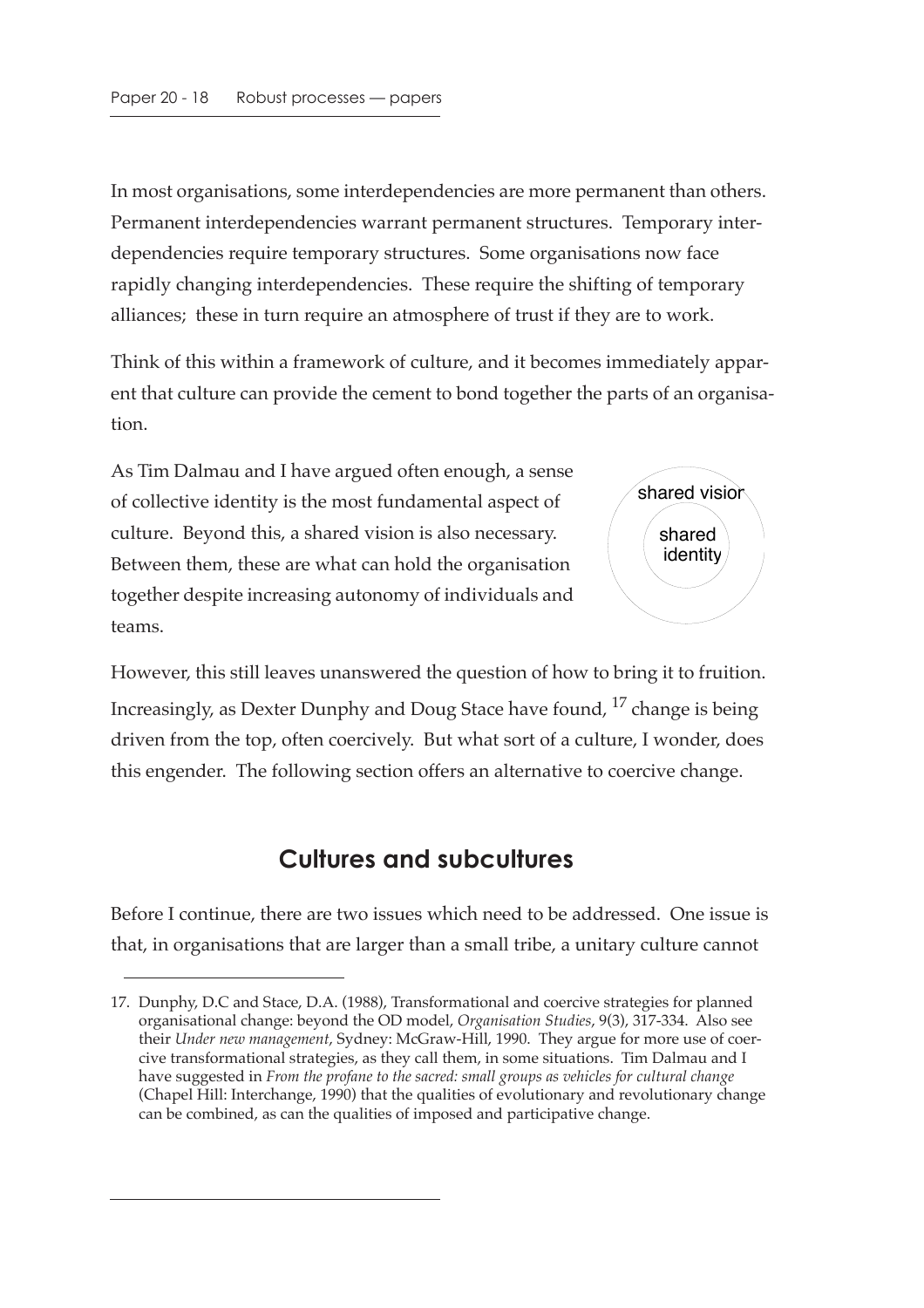be expected. For anyone planning cultural change, this may be a problem; but taken into account, it offers potential benefits. In fact, it offers a way of circumventing the conservatism of cultural phenomena. A second issue is the difficulty of cultural change. Organisational culture is inherently stable and conservative, with the avoidance of change as part of its function.

## **Subcultures**

As Tim Dalmau and I have said elsewhere, organisational culture is not unitary. <sup>18</sup> There are subcultures.

You will know already that different parts of an organisation can display very different characteristics. Those of you in the private sector, for example, may have experience of organisations where production or operations bear little resemblance in their style to marketing. In the public sector, professional and technical staff often exhibit an approach to job and organisation that stands in marked contrast to the approach of administrators in the same organisation. Even within many families there is likely to be an adult subculture and a child subculture.

This creates difficulties for cultural change — which subculture are you going to change? But the existence of subcultures turns out to offer some benefits too.

#### **The difficulty of cultural change**

One of the difficulties of bringing about cultural change is that individual people are the carriers of culture. People carry with them a set of beliefs and feelings about the organisation, or whatever it is, often without being aware that they do so.

<sup>18.</sup> In many places. For example see Dick, B. and Dalmau, T. (1989), *To tame a unicorn...: recipes for cultural change*, abridged edition revised, Chapel Hill: Interchange.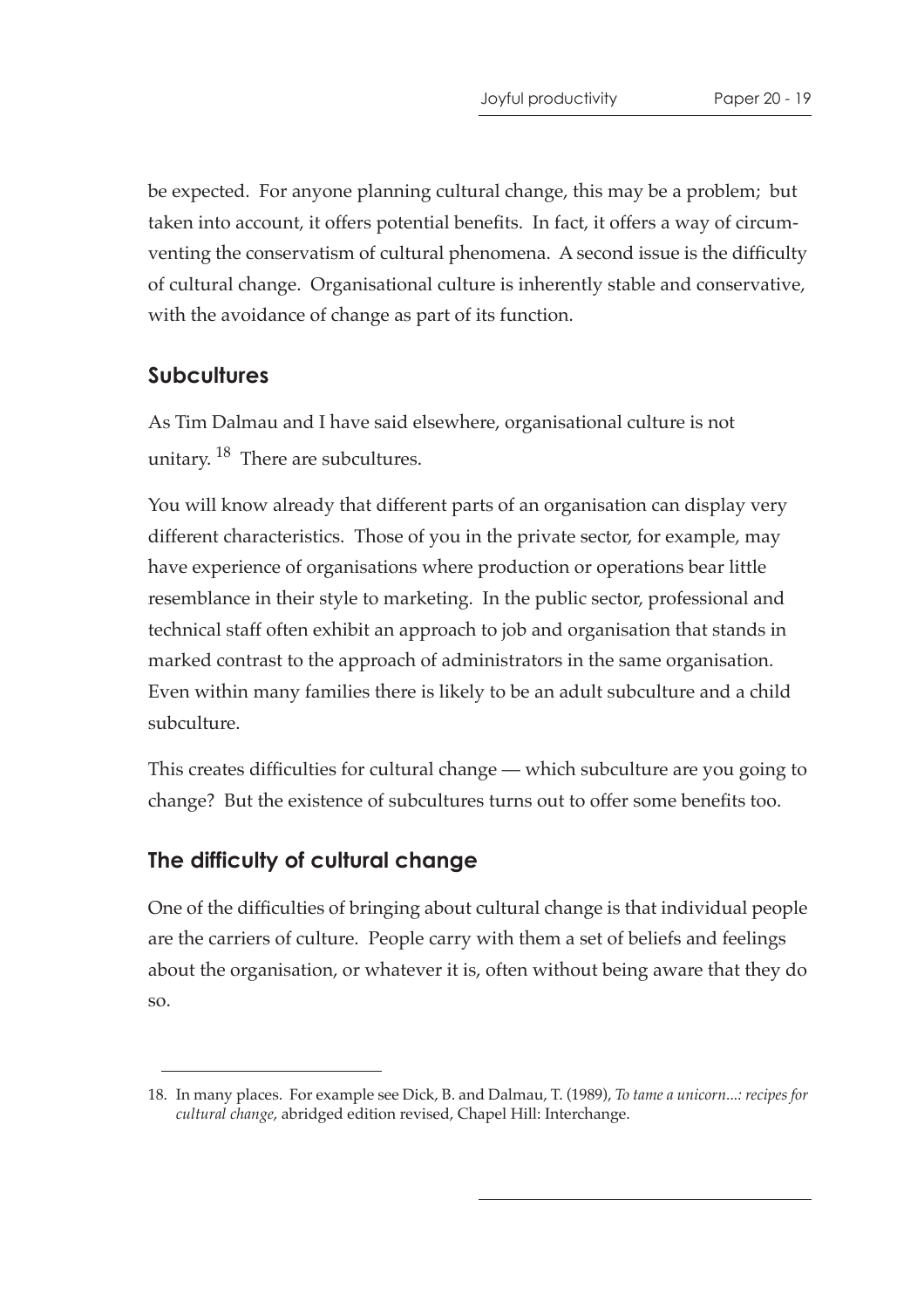This is easily enough demonstrated. I sometimes ask my third year class at Queensland University what they would do it they suddenly lost their belief that there is such as class as this. After some thought they tell me that they would look around uncertainly, and then leave. The very existence of the class is determined by their belief that it *does* exist. As with cultural beliefs, this isn't something within their conscious awareness until it is brought to their attention.

This hidden knowledge of culture reveals itself in the way people behave. As they move from one system to another, their behaviour changes. They do different things, and treat different actions and events as "right", in these different organisations and social systems. Again, they are often unaware that they do so — so much behaviour is automated that it happens without requiring much in the way of conscious involvement.

As you can see, to change an organisation's culture is to change the beliefs and feelings of the people who are the members of that organisation. In a small organisation like a family, where everyone can be brought into real contact with everyone else, it is difficult enough. Where there are too many people to interact, and where they are separated by profession, by branch, by location, by rank ... then it becomes almost impossible. It is against this background that cultural change has to be planned.

For many people, then, culture is much like religious faith. For the most part they soak it up gradually and outside awareness. It becomes so embedded in their unconscious that it becomes tangible mainly in habitual behaviour, and habitual attitudes towards events and things. As I recall, the early American psychologist and philosopher William James 19 concluded that religious *conversion* doesn't occur. For the most part, people don't convert from one faith to another: they adopt a faith when a previous faith has disappeared and left a vacuum.

<sup>19.</sup> W. James (1902) The *varieties of religious experience: a study in human nature*. Harvard: Harvard University Press.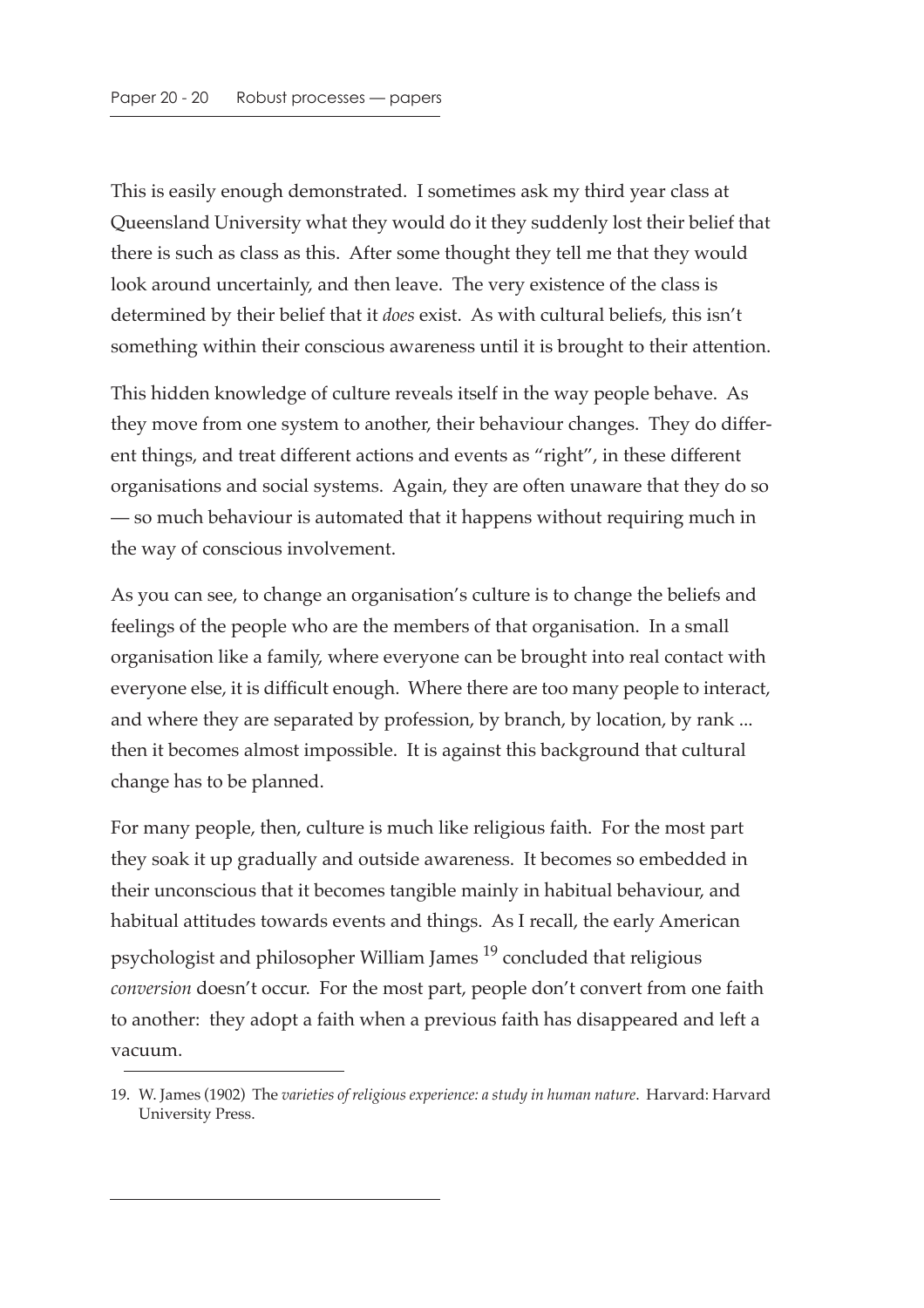At the organisational or system level, faith is something like a scientific paradigm. Superficial changes are possible. After all, the job of science is to make superficial changes. But, as Thomas Kuhn  $20$  and others have pointed out, there are basic assumptions informing the way scientists do science. These change only when the whole paradigm shifts.

Scientists don't abandon these assumptions just because there is evidence that they aren't entirely satisfactory. First, a better alternative has to be available.



In fact, in my experience, "paradigm shift" is a misleading term. It isn't that the practice of science slowly moves from one position to another. Many scientists continue to practise within the paradigm

which they learned during their education. The few exceptions are those who begin a new paradigm.

What happens, rather, is that a new paradigm begins to grow. As it does the old paradigm begins to decline, particularly if it is inconsistent with the evidence or the wider culture. That, I think, is how culture changes too.



As organisations consist of a number of subcultures, the potential for cultural change is always present.

## **Preconditions for change**

I can now begin to assemble the material above into a set of preconditions for cultural change. In addition, I have a few other ideas to add to those so far

<sup>20.</sup> Kuhn, T.S. (1970), *The structure of scientific revolutions*, 2nd edition, Chicago: University of Chicago Press.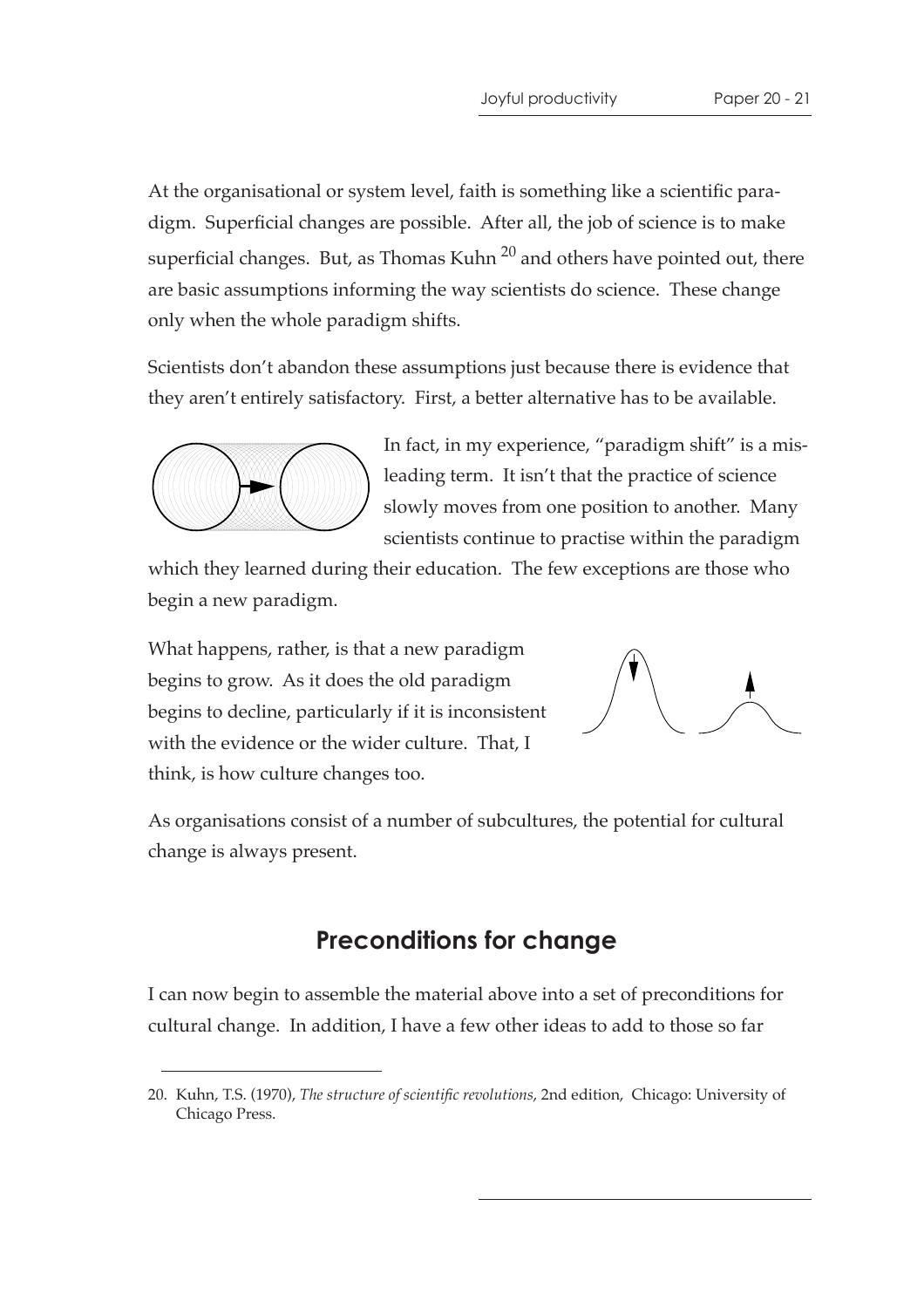offered. This section therefore addresses the spread of innovations, the chief executive's role in defining culture, and the conditions under which it is desirable to involve those affected.

#### **The spread of innovation**

From research on the spread of innovation, particularly by Everett Rogers, <sup>21</sup> we know that different people adopt innovations at different stages of the innovation process. In particular, two early phases of the adoption process have relevance for us here. The innovators, who first adopt a new practice, are often unusual people within an organisation. They are sometimes "misfits", viewed with some suspicion by their colleagues. Consequently, change does not easily spread from them. When it does spread, it is because the organisation's opinion leaders have taken up the innovation.

This model of change is based on research in rural sociology: it is often called the "agricultural extension" model. In organisational settings too, however, it appears that "deviants" may be more open to recognising a need for change than are their more conservative colleagues. Similar notions appear in the organisational literature, for example in the work by Rosabeth Moss Kanter.<sup>22</sup>

It is not difficult, then, to persuade the innovators to adopt some useful practice. The hard part, the part which requires energy and attention, is spreading the change from there to the opinion leaders. Once enough of the opinion leaders pick up an idea, it spreads rapidly from them until only the "rear guard" continue to resist the change.



<sup>21.</sup> Rogers, E.M. (1983), *Diffusion of innovations*, third edition, New York: Collier-Macmillan.

<sup>22.</sup> Kanter, R.M. (1983), *The change masters: corporate entrepreneurs at work*, London: Unwin.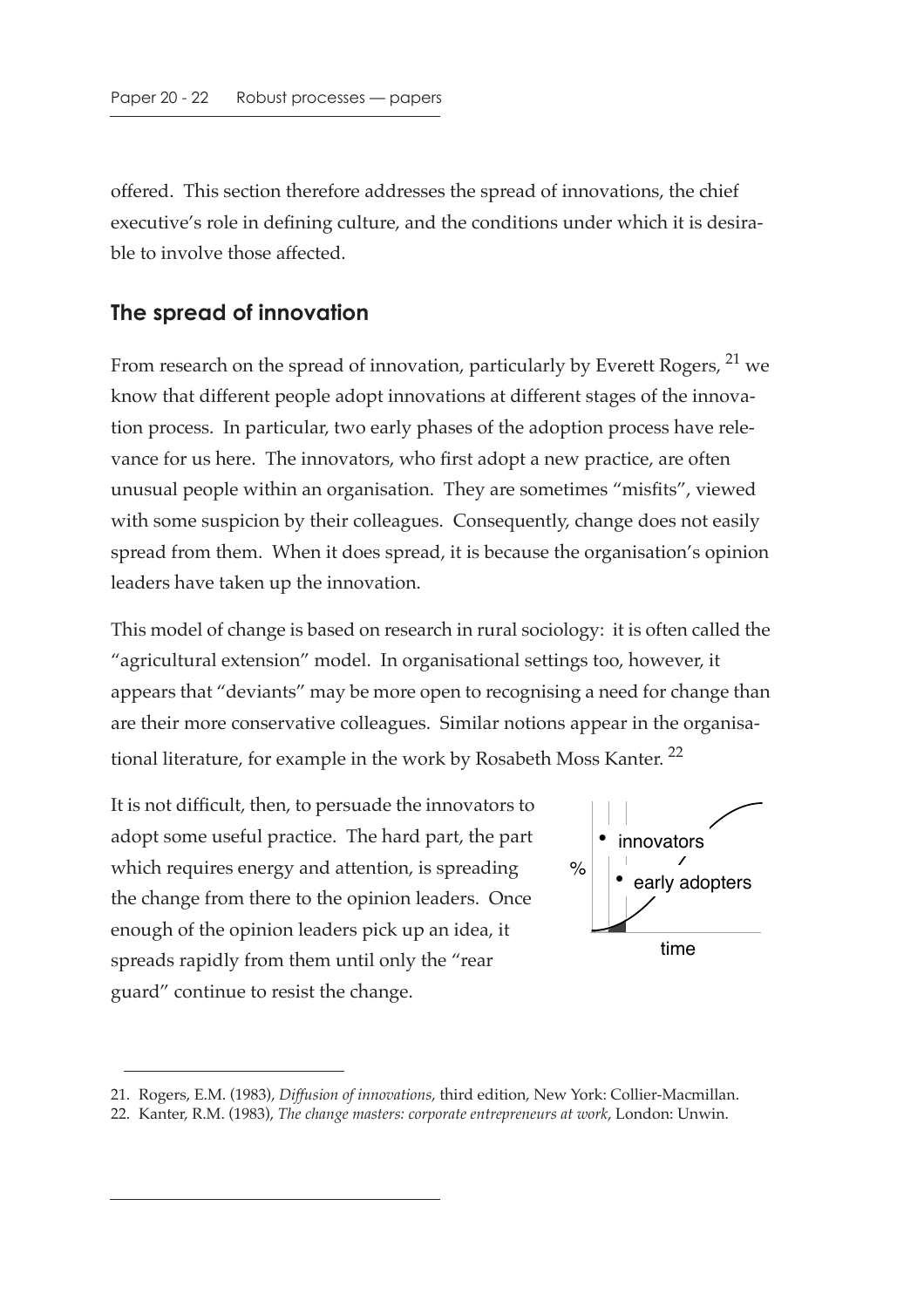You might wonder if a rural community model fits organisations. The answer appears to be yes, though I think that there are two exceptions.

Firstly, it may require a higher proportion of adopters before an innovation "takes off" and continues without further effort on the part of the change agent. This proportion required for the process to be self-maintaining is sometimes called the "critical mass". <sup>23</sup>





Secondly, in rural settings it is not unusual for innovations to spread outwards on the communication networks from farmer to farmer. In organisations an innovation is often surrounded by a zone of resistance. It is almost as if the adoption of an innovation in one section or branch discourages nearby parts of the organisa-

tion from adopting it. (Some years ago Fred Emery drew my attention to the similarity to the zone of inhibition which surrounds any point of excitation in the brain. It's purpose there is presumably to limit the uncontrolled spread of excitation. Perhaps this is part of the natural tendencies of organisations to preserve the cultures which have served them well in the past.)

However, there is also some good news. It is relatively easy in organisational settings to create good relationships between the innovators and the opinion leaders who are potential early adopters. If you can involve them both in the change effort, you can help them develop close relationships. They may then operate as a team to plan the change, reducing resistance to the innovation from the outset.

#### **Leadership**

I have already spoken of the need for cultural identity as a cement to hold the organisation together. There is often little enough motivation for people to

<sup>23.</sup> Hollis Peter, a former colleague, was the first person I heard use this term in this context.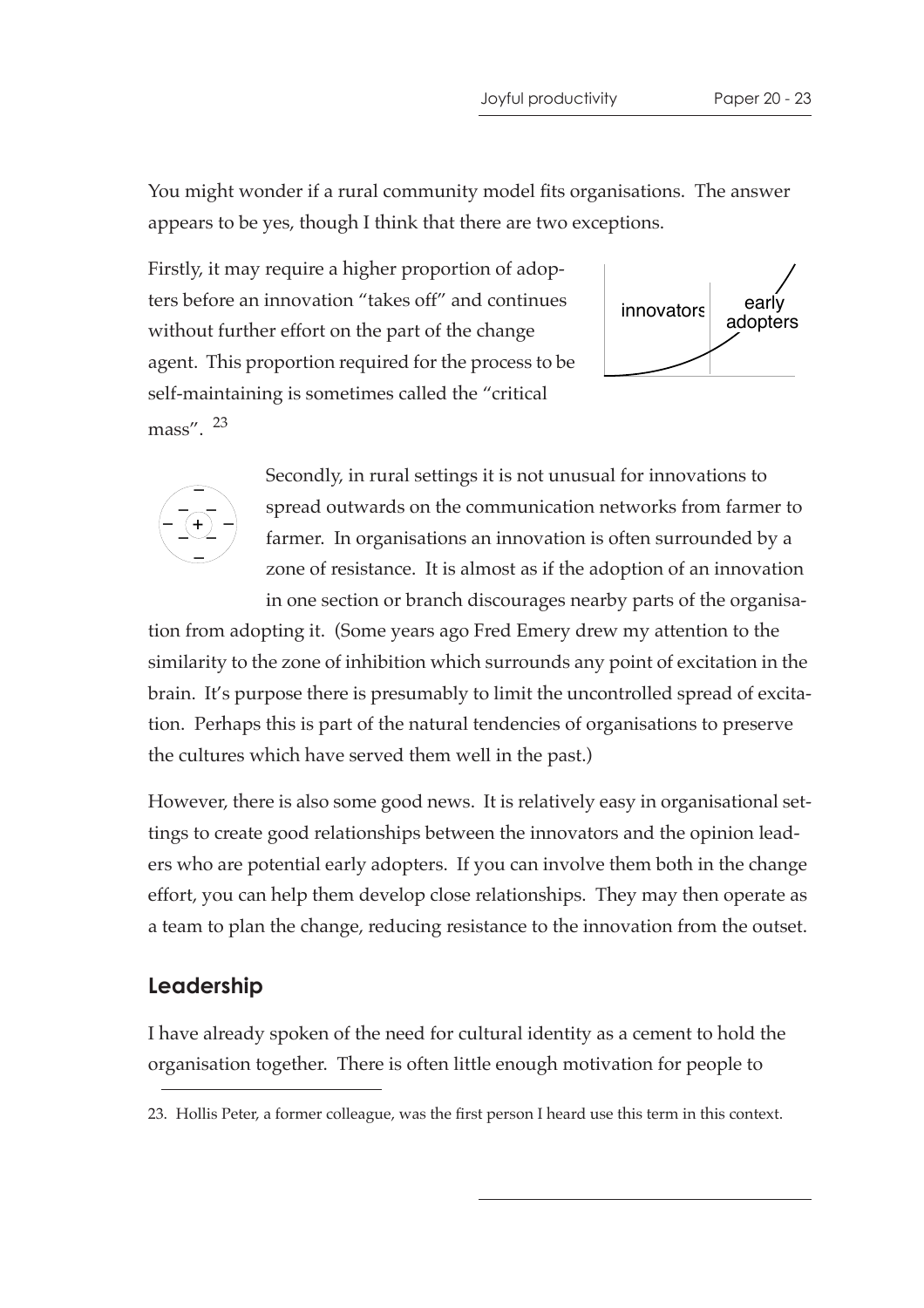pursue overall goals at the best of times. If they don't believe in their hearts that they are in the same organisation, there is even less.

If there is to be sufficient unity of culture, this almost unavoidably begins at the top. It is the chief executive who sets the climate for change: everything she says and does is taken as significant. (Many of Warren Bennis' ideas find natural application here.  $^{24}$ )

A theme evident in many cultures is that the leader is treated as a living embodiment of the system as a whole. The leader's behaviour is therefore treated as invested with corporate meaning, and so culturally significant.



It is useful to bear in mind the forces which cultural change faces. As already mentioned, culture is not unitary. A culture contains within it many sub-cultures, each somewhat different. In addition, the sub-cultures and the culture as a whole are essentially conservative. Their purpose, as it were, is to maintain the organisation as it is.

Some sub-cultures are more willing than others to embrace change. Bearing in mind my earlier comments about change beginning with innovators, the more innovative sub-cultures may provide the most promising starting point.

This goes against common practice in some quarters, so it may deserve more attention. Many change programs begin with diagnosis to identify the trouble spots. An attempt is then made to raise the performance standards in the lowerperforming parts of the organisation. It is precisely here, amongst the rear guard, that resistance may be greatest.

<sup>24.</sup> For example Bennis, W. (1989), Managing the dream: leadership in the 21st century, *Journal of Organisational Change Management*, 2(1), 6-10.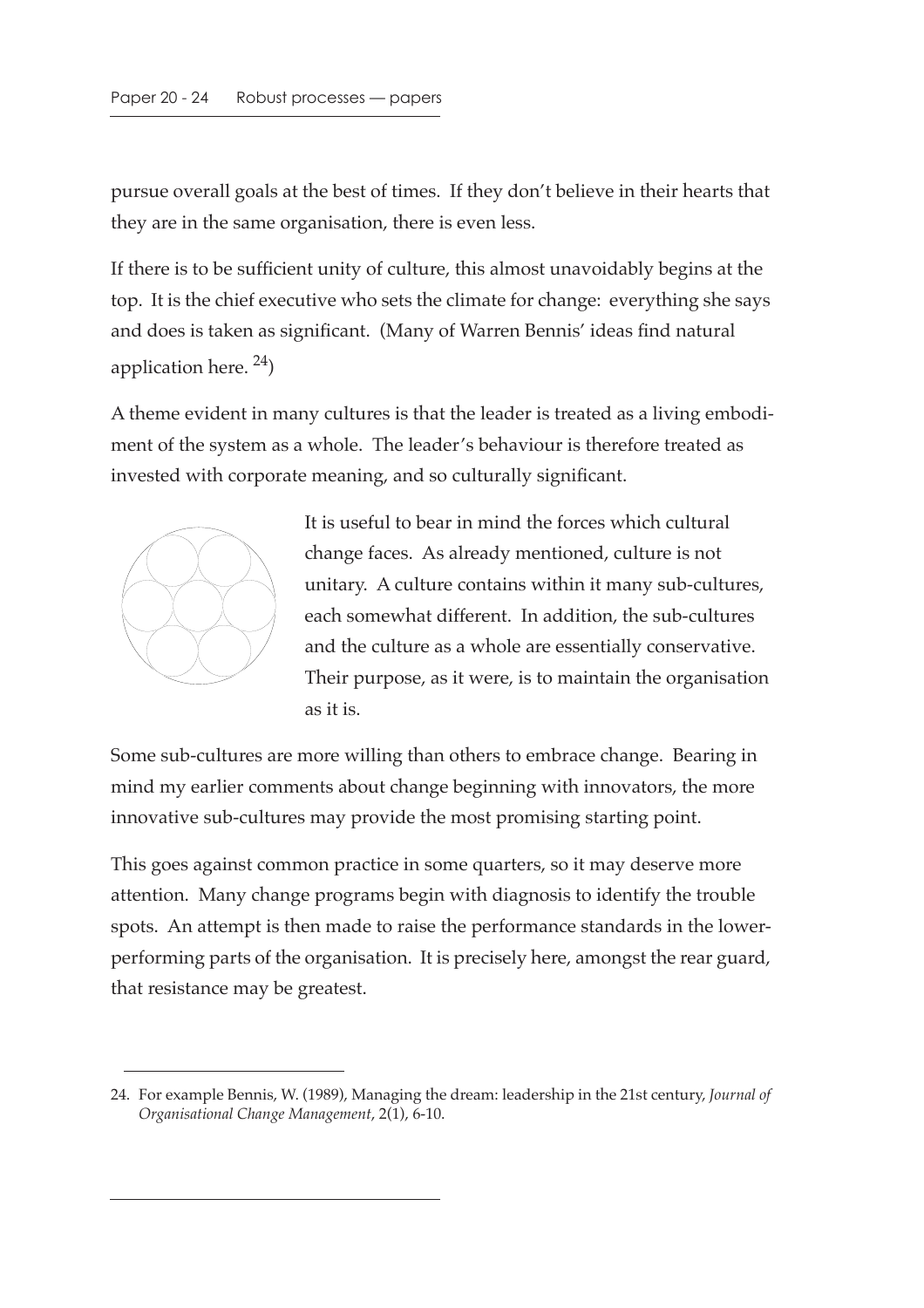In any organisation, however, there are teams of people who want to do better. They will increase their performance if they can discover how to do so. Working with these enthusiasts, or so it seems to me, will yield better returns for time and effort invested. It is such teams who may also provide the best chance of creating real change, as evidence that the change program is real and not just lip service.

Without clear evidence that change *must* occur, pressures towards conservatism are likely to prevail. There must first be what Victor Turner  $25$  calls a "liminal" period" within which people accept the possibility of change — Kurt Lewin called it "unfreezing". In other words, people have to relinquish the past corporate meanings, and the rules which supported them, before new meanings can be developed. Unless people recognise that the organisation is within an unavoidable transition, old meanings will seldom be relinquished.

Current fashions to the contrary, however, I know of relative few top-down changes which worked. On the other hand, I have heard of many organisations where each imposed change drives morale still further down the slope towards organisational death. The executives are outnumbered by those who do the actual work. Without cooperation from the workface, a change may remain wishful thinking on the part of the top management team.

#### **Workface culture**

And when you think about it, it is at the workface that the real image of the organisation is developed and maintained. The image that counts in the marketplace is that held by customers, potential customers, and other external stakeholders. For the most part, that is formed at the enquiry counter and over the telephone. Unless the



<sup>25.</sup> Turner, V. (1967), *The forest of symbols: aspects of Ndembu ritual*, London: Cornell University Press.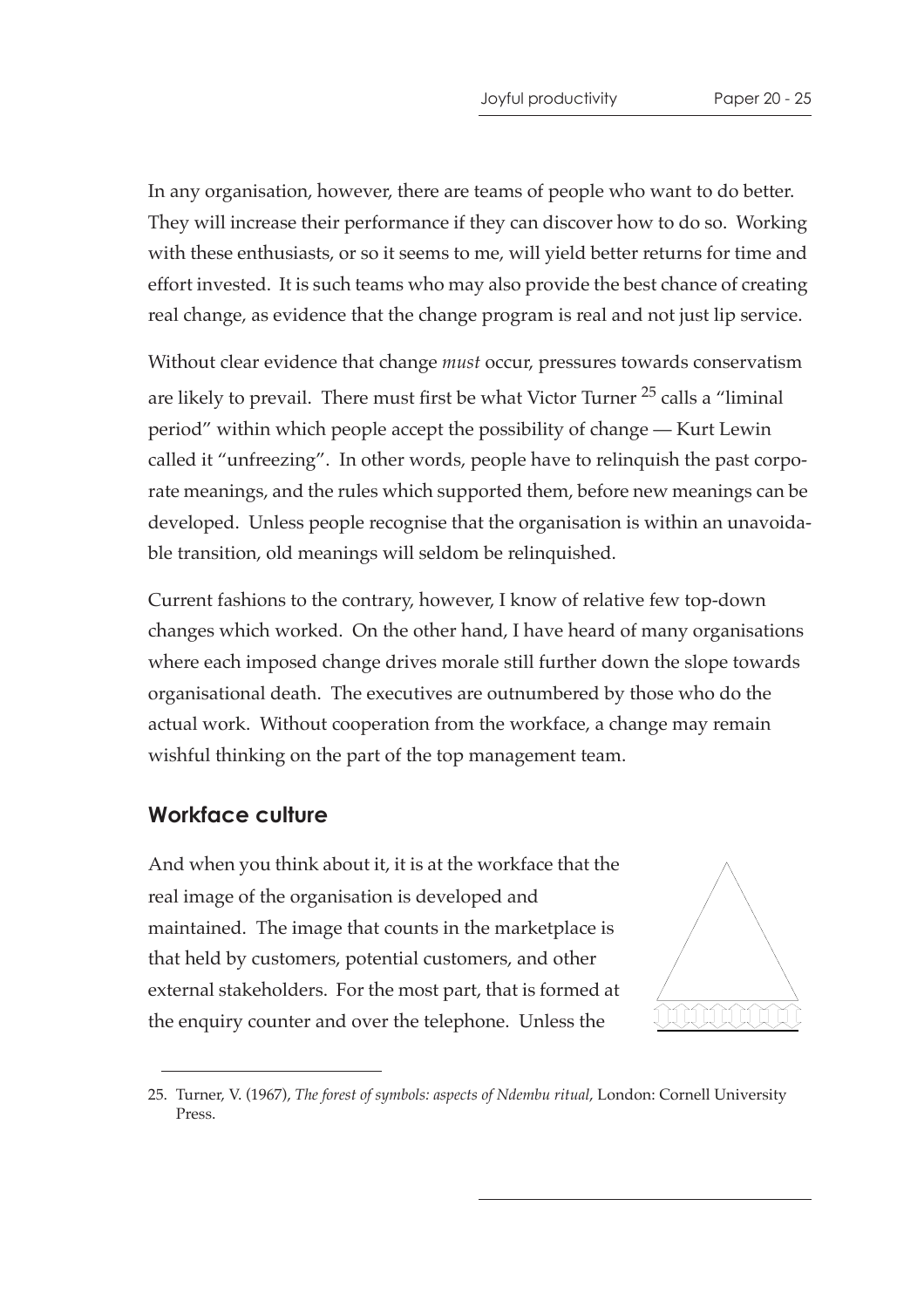organisation is isolated from its customers, using marketing to create an image is likely to be only a short-term strategy.

As an example, I have a choice of supermarkets which are convenient for shopping. At one of them the person on the checkout produces her learned customeroriented "have a nice day". She doesn't look at me as she says it. At the other I receive a greeting that is not to formula, but genuine. I leave you to decide which I prefer.

I recall some months ago, too, a memorable domestic flight. The purser broke down and began to giggle during one of the prepared messages which airlines use. At this unexpected sign that there were real people amongst the crew, camaraderie between crew and passengers blossomed.

The breakdown in formality influenced relationships between crew and passenger, and passenger and passenger, for the remainder of the flight. When the passengers eventually disembarked, most of them thanked the embarrassed but delighted purser for the most enjoyable flight in many years.

I'm not suggesting that you can afford to ignore the rest of the organisation. But it's the culture at the workface which makes the most difference in the end. If it is characterised by a high level of esprit-de-corps, then the people there will find high performance rewarding and enjoyable.

#### **Teamwork and structure**

Bear in mind that it is the quality of relationships which often determines the quality of coordination. In addition, a high level of teamwork can provide the moral support which helps people cope with the anxiety of change. Structures which create...

- interdependence within a team
- team ownership for a meaningful team task and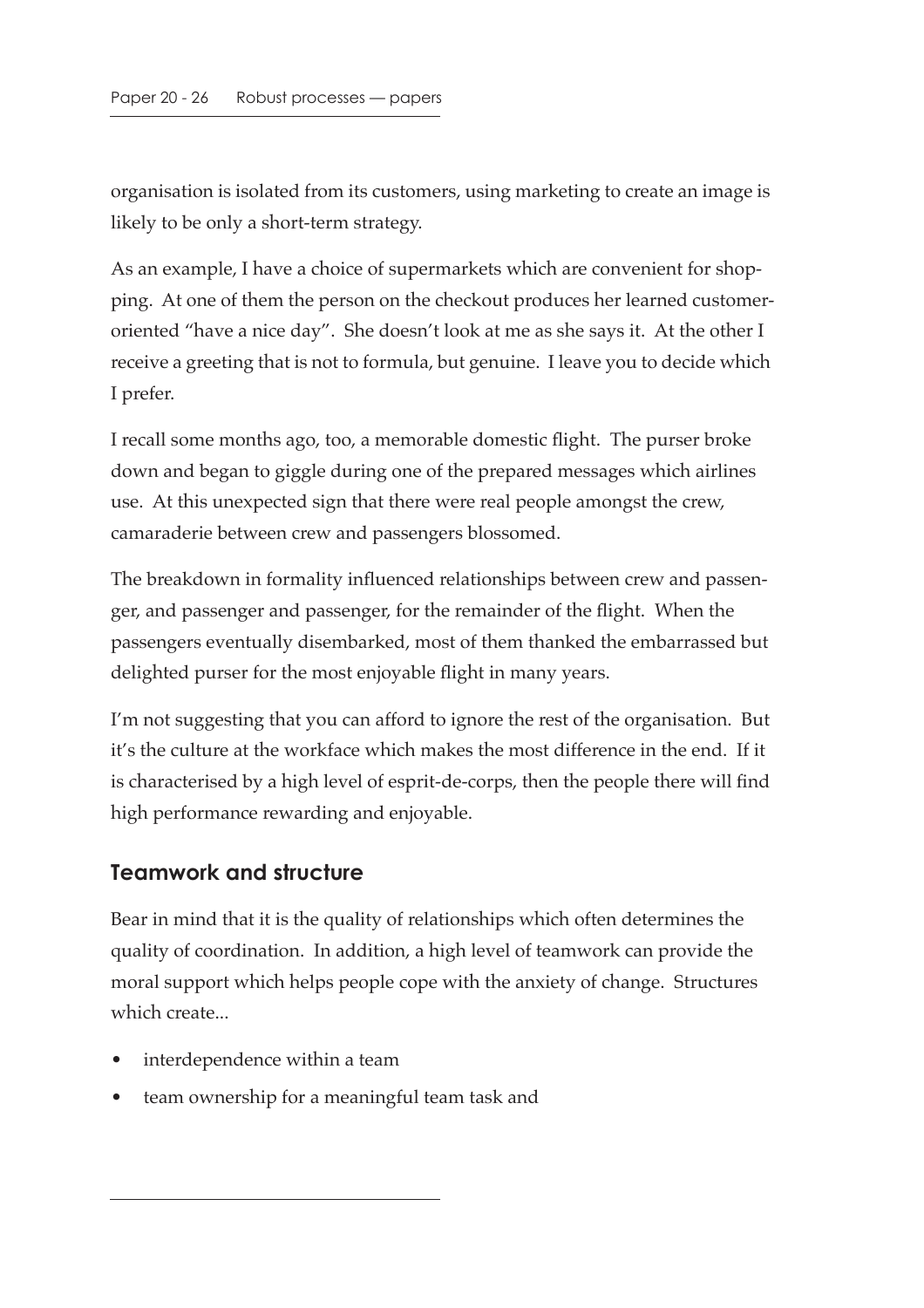• enough autonomy for the team supervisor to be a "chief executive" may be most effective.

In this regard, I have found the following "recipe" a useful guide for management, and for the management of change. Stanley Coopersmith actually developed it as a recommendation for child-rearing,  $^{26}$  but it translates remarkably well into a corporate or consultancy setting. I use it often myself in a variety of settings ...

- 1 Freedom...
- 2 ...within limits...
- 3 ...that are clear...
- 4 ...and jointly negotiable.
- 5 Encouragement to set challenging goals, but...
- 6 ...unconditional support whether people succeed or fail.

Some people have trouble with the last of these. There is support for it, however, in both the excellence literature and the literature on total quality management. Tom Peters and Robert Waterman<sup>27</sup> relate that in excellent organisations, when people subscribe to the vision but are not performing, it is treated as an organisational problem. In the quality management literature this is sometimes known as Deming's Rule: that 85 per cent of problems are system problems, even though they are mostly blamed on the people.<sup>28</sup>

<sup>26.</sup> Coopersmith, S. (1967), *The antecedents of self-esteem*, San Francisco: Freeman. I also use it in course design for teaching and training.

<sup>27.</sup> In search of excellence, cited previously.

<sup>28.</sup> For example, see Scholtes, P. and other contributors (1988), *The team handbook: how to use teams to improve quality*, Madison, Wis.: Joiner Associates.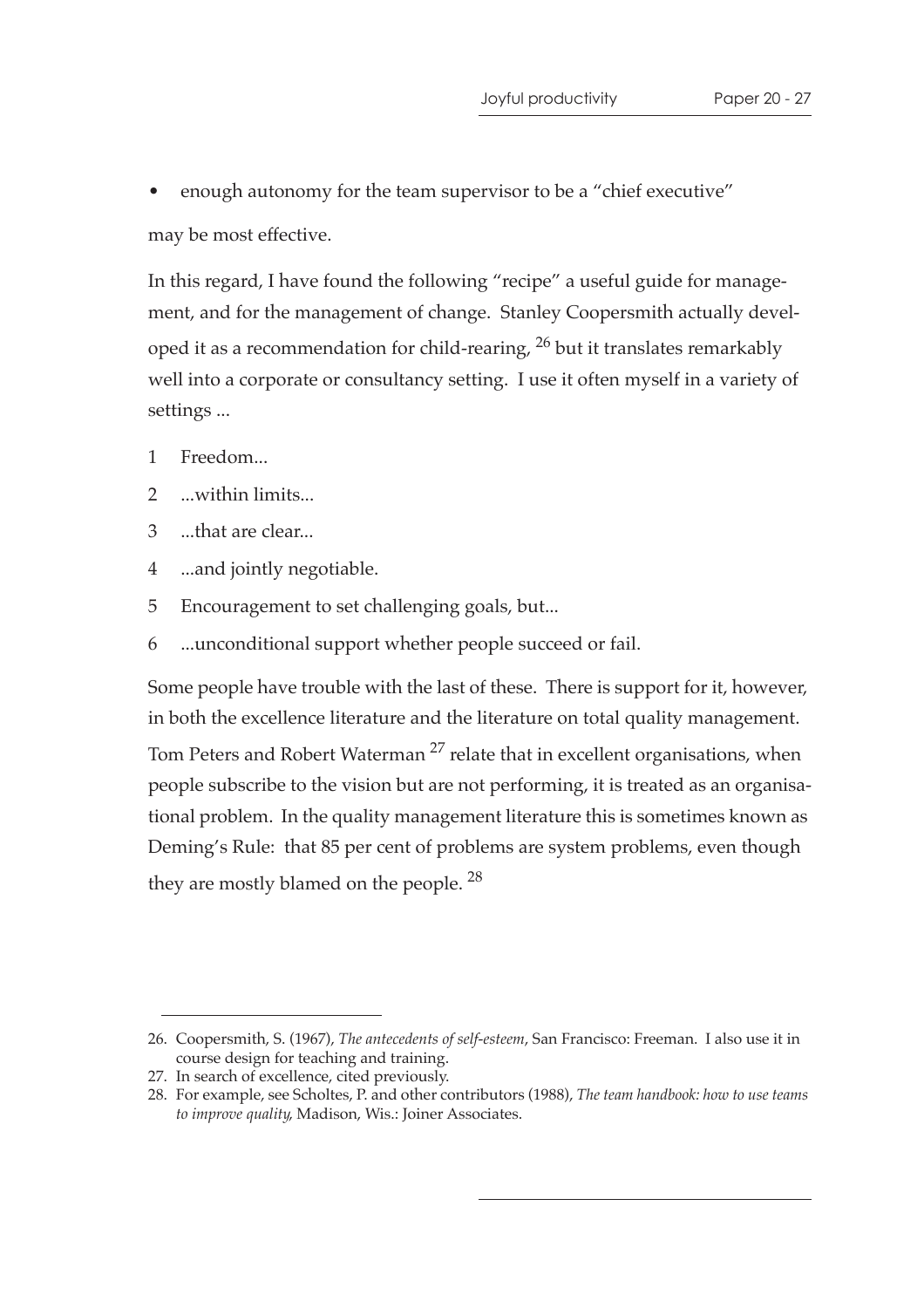#### **Middle management**

Ultimately, too, the support of middle management is required. It may be possible in the early stages of a cultural change program to set up alternative channels of information between top management team and workface. In fact, it is often beneficial to do so. It helps to keep the top management team better informed. In addition, it removes some of the temptation for middle managers to smother the upward information. Eventually, however, the cultural change has to become part of everyday operation. For this, middle management support is necessary.

I have now touched on the most important pieces for planning cultural change. The time has come to assemble them into a plan — one which, although it will not precisely fit any one situation, can serve as one example of how it can actually be done.

## **A plan for cultural change**

The initial phase is preparation. The first step, in most instances, is to make sure that enough people give enough time and effort to introducing the change. This can often be done most easily by setting up a "steering committee". Under the direction of the chief executive, it then assumes overall responsibility for the change.

With strong top management support, it becomes the catalyst for much of what follows.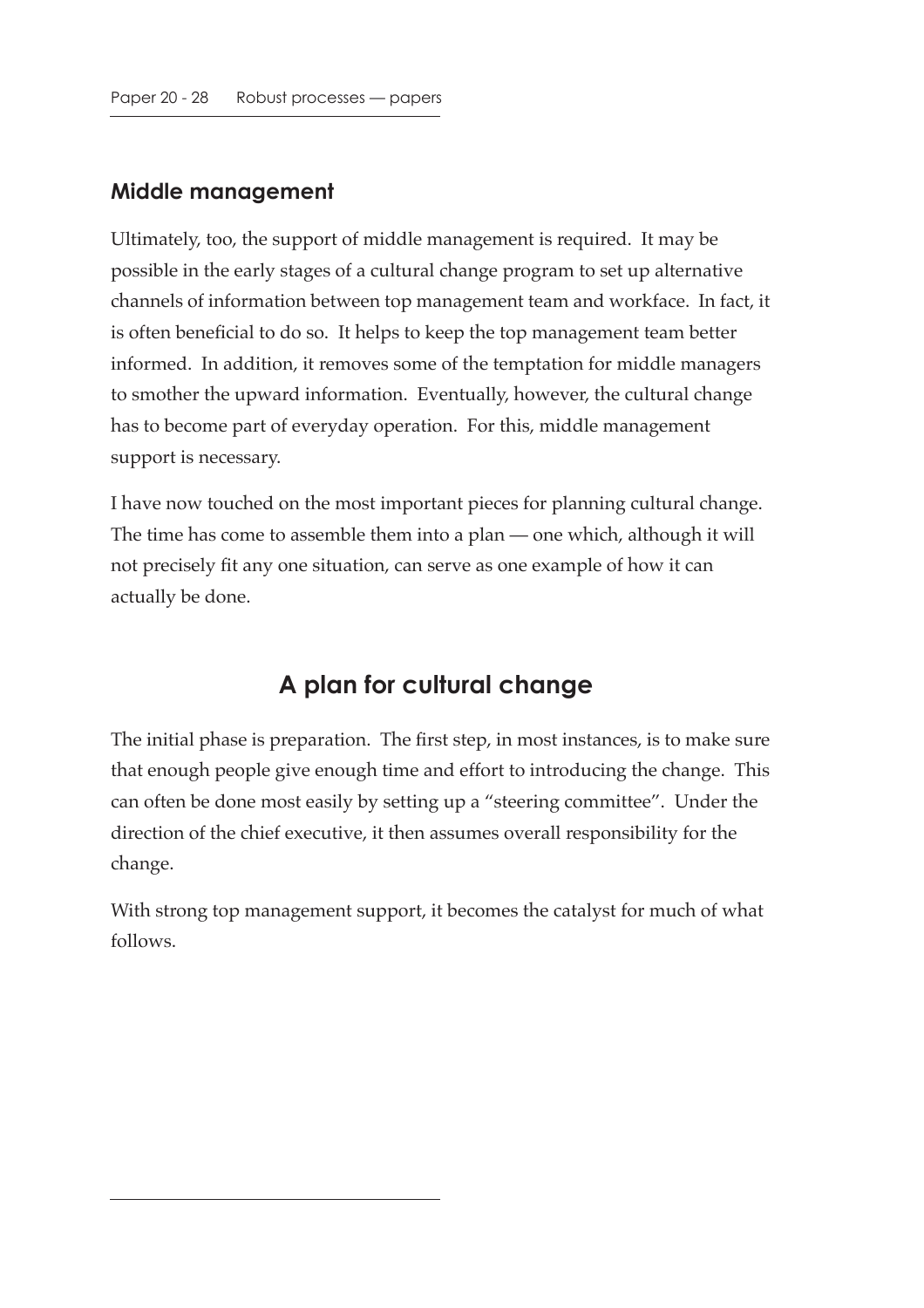## **Steering committee**

Carefully set up, the steering committee acts as one of the counter-cultures which demonstrate the new style and processes of the organisation. It also provides an alternative channel for information to pass between the top management team and the rest of the organisation, particularly the



workface. Consistent with the "agricultural extension" model, it is useful if the steering committee consists of a mixture of energetic and innovative deviants, and successful opinion leaders. Team building then develops good relationships between all of these people.

This has the added advantage that it enables experimentation. I have found that organisations are more likely to follow suggestions for the structure of a change committee than for an existing part of the organisation. New structures and processes, and therefore new cultures, can be nurtured in this way.

If the steering committee is to act as a counter-culture and catalyst, its operating processes must be consistent with the change which is to be introduced. A steering committee comprises a valuable counter-culture, as people will experiment willingly with new structures and processes within the change process itself. Then, when the changes have had a chance to prove themselves, those in closest contact with the committee may well decide to use similar processes within their own area of responsibility.

#### **Leadership from the top**

It is an advantage for the chief executive to be a member of the steering committee. This can have some traps, particularly if other committee members feel overawed or threatened. But provided the chief executive can encourage people to speak out, and especially to challenge her when she doesn't practise

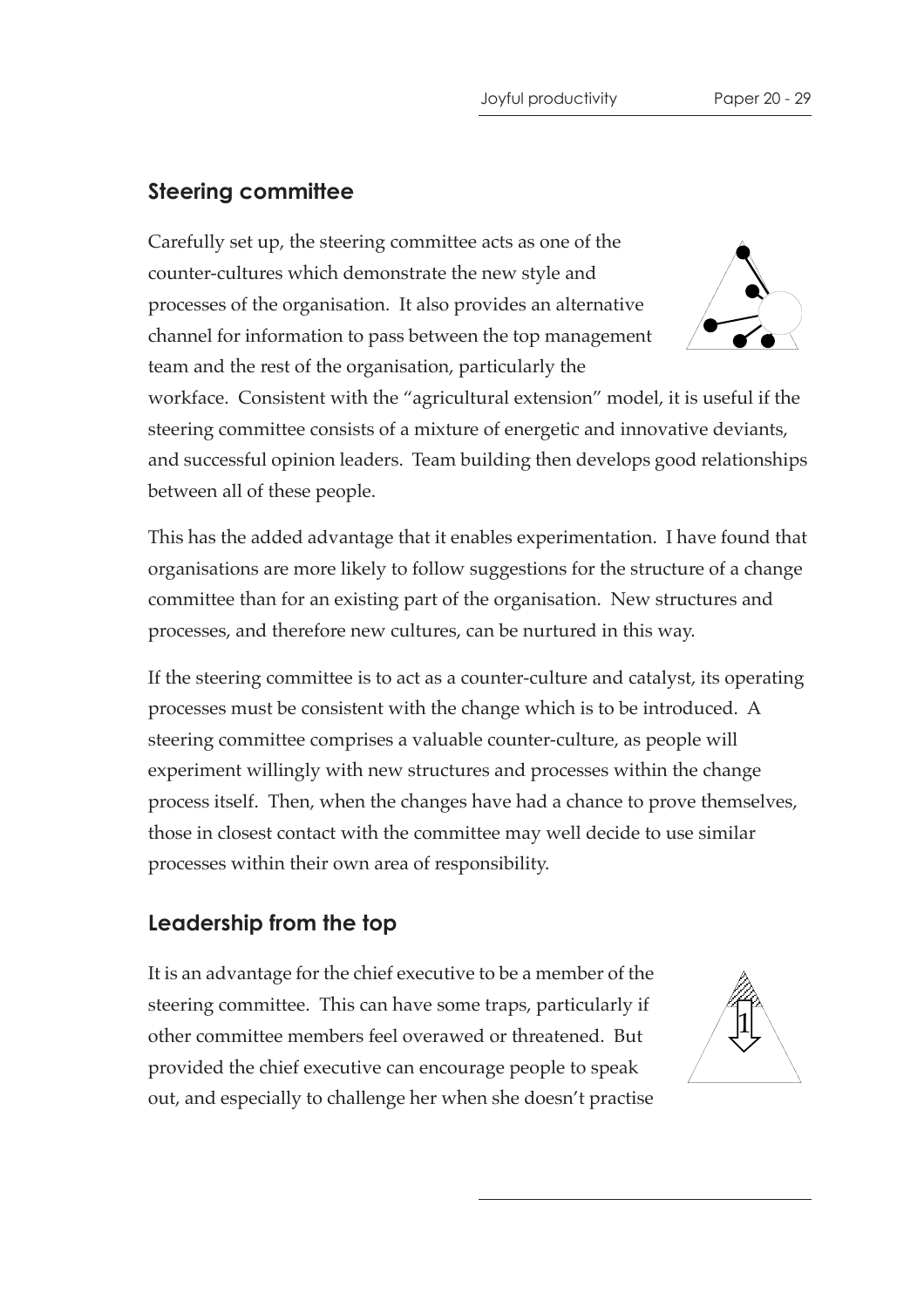what she preaches, she can be a valuable asset to it. She gives the steering committee real influence, and speeds up decision-making. At the very least, it is important for the steering committee to have commitment from the top.  $29$ 

The chief executive (or someone from the top management team) can play a useful and visible role in the change. If it is clear that the management team is committed to new ways of doing things, and if this is *apparent in their behaviour* as they go about their tasks, the intended culture is more likely to become the real culture.

In the absence of support from the top, it may still be possible for cultural change to occur with subcultures. Provided the manager of the division, or branch or team, is on side, change can occur there. After all, a first line supervisor is "chief executive officer" of her own team.

#### **Shared identity**

The first task of the chief executive and the steering committee is to reinforce the sense of shared identity in the organisation.

There are many ways in which this can be done; a recollection and celebration of history is one effective way of doing so. Sometimes resistance has emerged because



people are being asked to deny their past. If the past is celebrated, on the other hand, people are then often willing to allow some of it to be buried with full honours. It is possible to put the past behind without denying it.

<sup>29.</sup> It is possible to introduce changes within the "freedom within limits" of part of an organisation, and to do it without the support of top management. In effect, though, this is treating part of the organisation as the unit whose culture is being changed.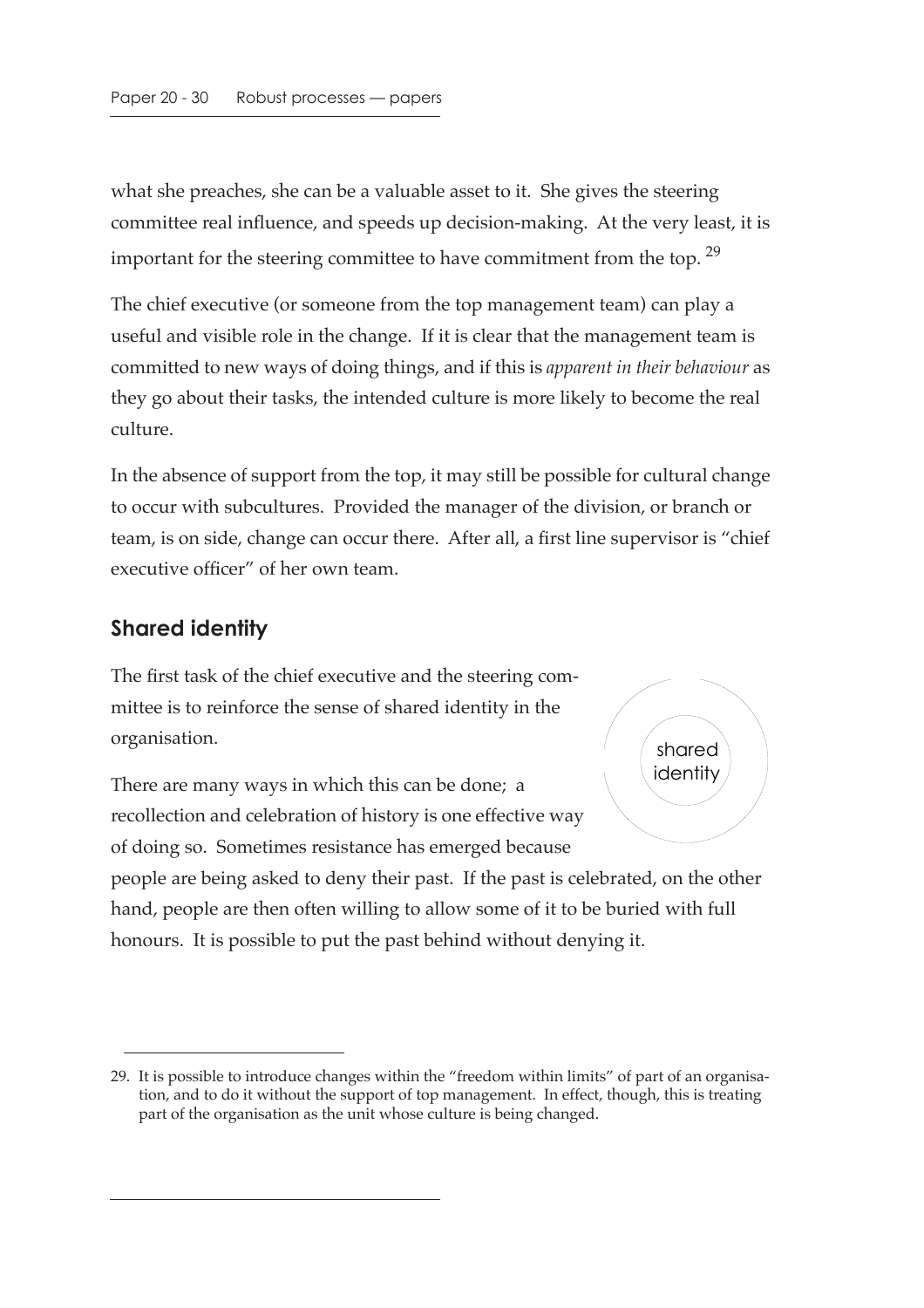## **Shared vision**

You probably know that a shared vision is one of the leading characteristics of organisations in the "excellence" literature. Creating a shared vision, or reinforcing it if already present, is a useful next step.



It is apparent that any collection of people will find collective effort easier if they are agreed about what they are trying to achieve. In addition, a shared vision is an important part of the cultural cement which can bind people together. The newer structures, which may otherwise trigger organisational dissolution, increase the value of a

shared vision. Strategic planning can therefore be used as a tool for cultural change.

If there is to be wide involvement in the change, and acceptance of it, then the start deserves celebration. Some procedures which clearly mark the beginning are useful. They can celebrate the past, and then set out the challenge of the vision. They can make clear the strong commitment of the chief executive and top management team.

It is here that the "freedom within limits" philosophy can be valuable. The attitude of the chief executive can be "This is going to happen. If I can involve you in determining your own destiny within the guidelines, then so much the better." It is important that people realise that the commitment is strong, and that resources will be adequate. Otherwise you may merely feed the cynicism which probably already exists amongst those who will later provide the rear guard.

The 1974 Brisbane floods provide an example of the capacity of people to rise to a challenge. It was not uncommon for senior managers to make their way in to their office or factory when the floods subsided, wondering how they were going to be able to get employees to help in the massive and unpleasant clean-up. Many of them found that the employees were already there, cleaning up without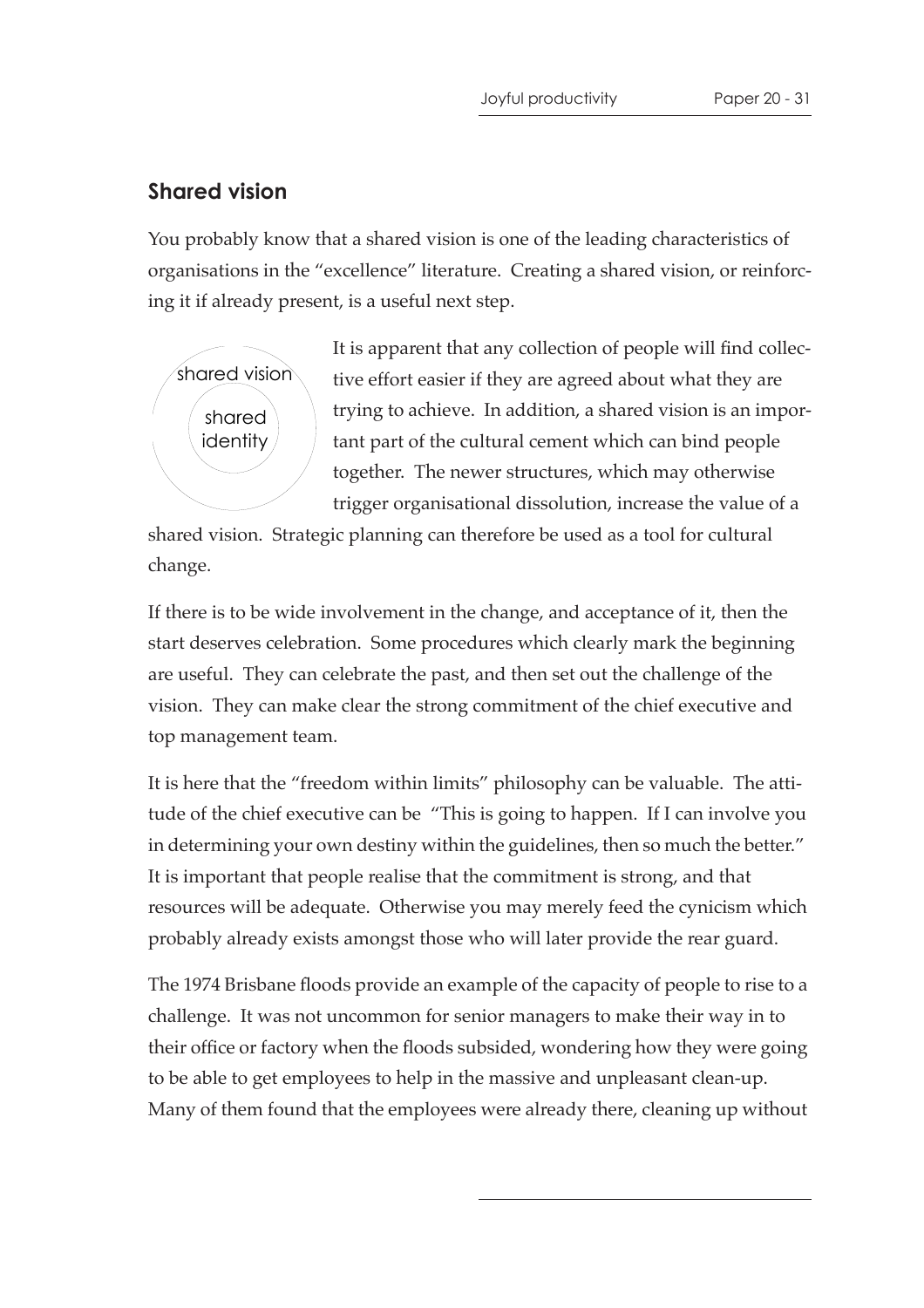supervision. In the two or three years following, many managers asked me why their day-to-day operations seemed unable to motivate employees when the flood did so with little or no effort on the part of senior management. They didn't seem to realise that their normal structures and management style discouraged initiative. The flood created a transition or liminal period (see earlier) within which people could ignore their earlier expectations about proper behaviour.

Acceptance of experiment and risk is an important part of the exercise. Organisational members who don't think they can afford to make mistakes don't involve themselves willingly in change.

To this end, the whole program can be labelled as an experiment. All those involved can be encouraged to develop plans, treat them as a trial, and amend them in the light of the results. When people fear that any changes will be immediately set in concrete, they can hardly be blamed for preferring the "devil they know". Labelling the program as a trial informs people that the changes are negotiable.



The process illustrated is one which people can use at each step of the program...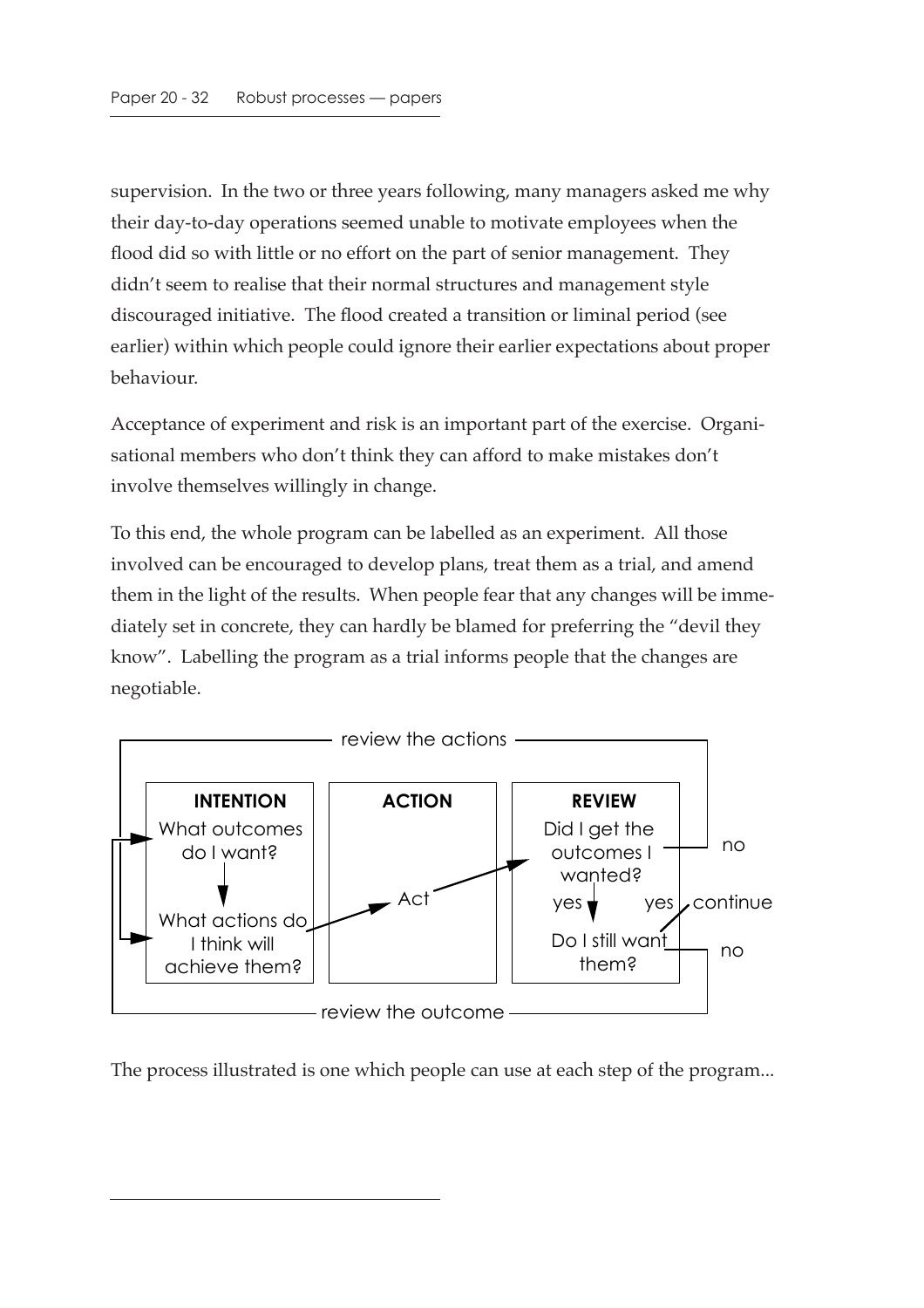If people are able to be self-critical, and the organisation encourages it, then a climate of discovery and shared responsibility can be engendered. This begins with the top management team and the steering committee, but spreads as quickly as possible to the workface.

## **Empowering the workface**

This is arguably the most important part of the process, for it determines how much of the collective effort is devoted to the program. If rank-and-file employees understand what is required, and are then empowered to introduce it in their own working teams, real and substantial change is possible. It may require a substantial program of information and skill-building to initiate this; but if real change is required this is a way to achieve it.

I am not suggesting that you interpret "workface" too literally here. The strategy is to work with the enthusiasts, for reasons already canvassed. For maximum impact, it is also desirable that the changes occur where it makes a difference. *Key* enthusiasts, including substantial numbers at the workface, are usually the appropriate people.



## **The people in the middle**

On the other hand, it is hazardous to ignore middle management. I know of change programs where there was support from the executive team, and genuine change at the workface. Unfortunately there was also successful sabotage in the middle ranks which eventually drove a wedge between executive and worker.



Some infrastructure within middle management is probably helpful. At all levels of management, encourage managers to respond enthusiastically and quickly to suggestions. Visibly reward managers whose subordinates are most successful in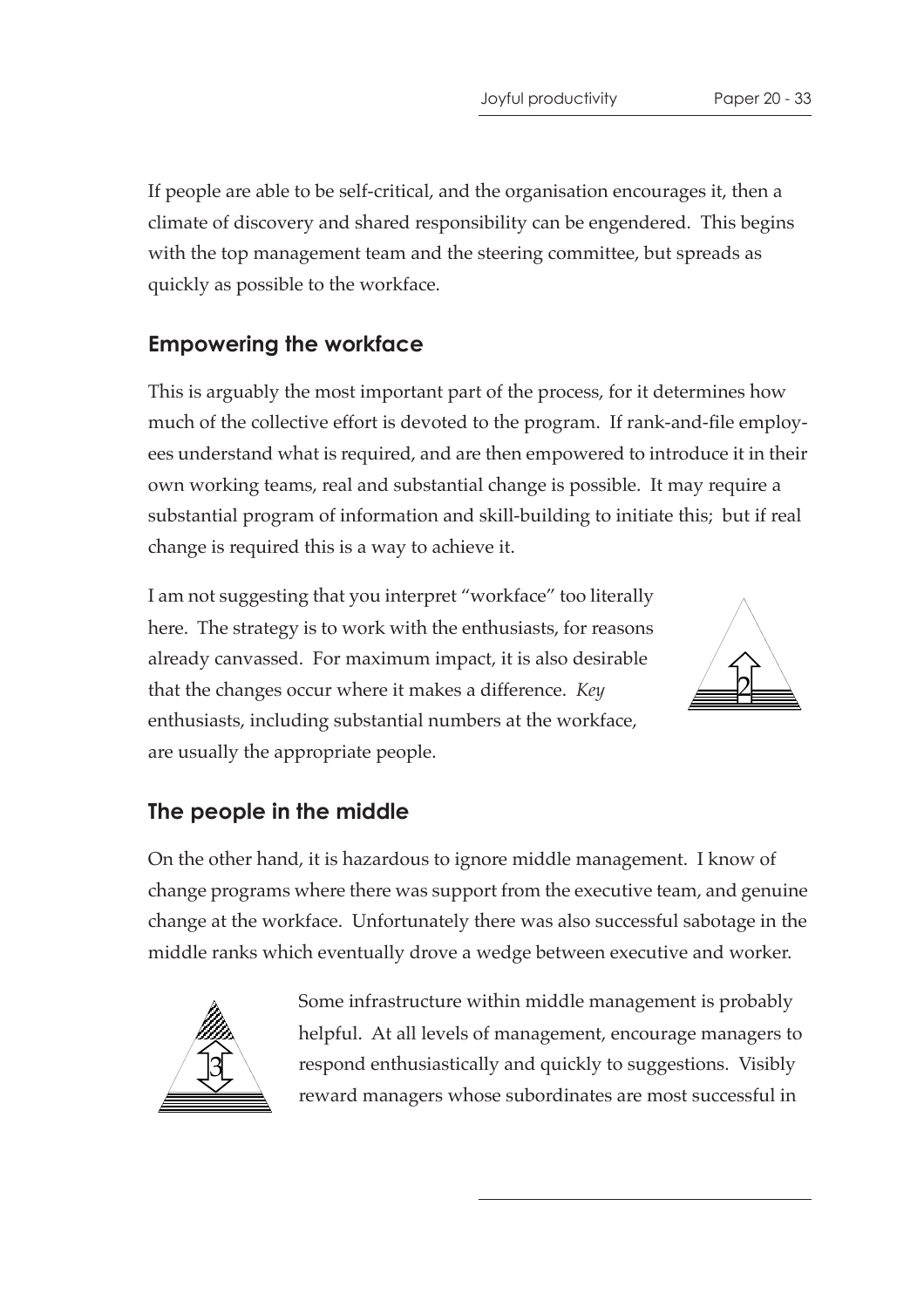introducing change. Following the principle that errors are system errors, be careful not to punish the failures: reward the attempt, and help to find a better alternative.

There is one exception to this general rule. If someone attempts deliberately to undermine the change program, act quickly and publicly to censure that person. If you can do it with support and understanding, you also signal your loyalty downwards. Too many organisations expect loyalty upwards without realising that it has to be earned.

## **Reinforcing success**

When the program is under way, use mass media to spread the news of successes. If there isn't a corporate newsletter, start one. However, be cautious of raising expectations unduly. Disseminate news of successes, not news of plans which may be implemented. Intentions need be communicated only to those who will be affected by it.

During this phase the chief executive can maintain a high profile. She can write a column for each edition of the newsletter, open as many workshops and training programs within the organisation as she can, and be seen often.

Give as much attention to those who adopt an innovation from elsewhere as to those who pioneer it. There is some evidence that it is harder to be the second person to try something than the first. If the first try is successful, the innovator gets a lot of kudos; if not, it may have been the consultant or the system or management which prevented it from working. There are inherent rewards in being first. To be second, however, is risky. If it works, it may be regarded as nothing special; after all, someone else already did it. If it doesn't, the person risks condemnation.

If you don't make change rewarding for the second and third and fourth adopters, you may not spread the change from innovators to opinion leaders. You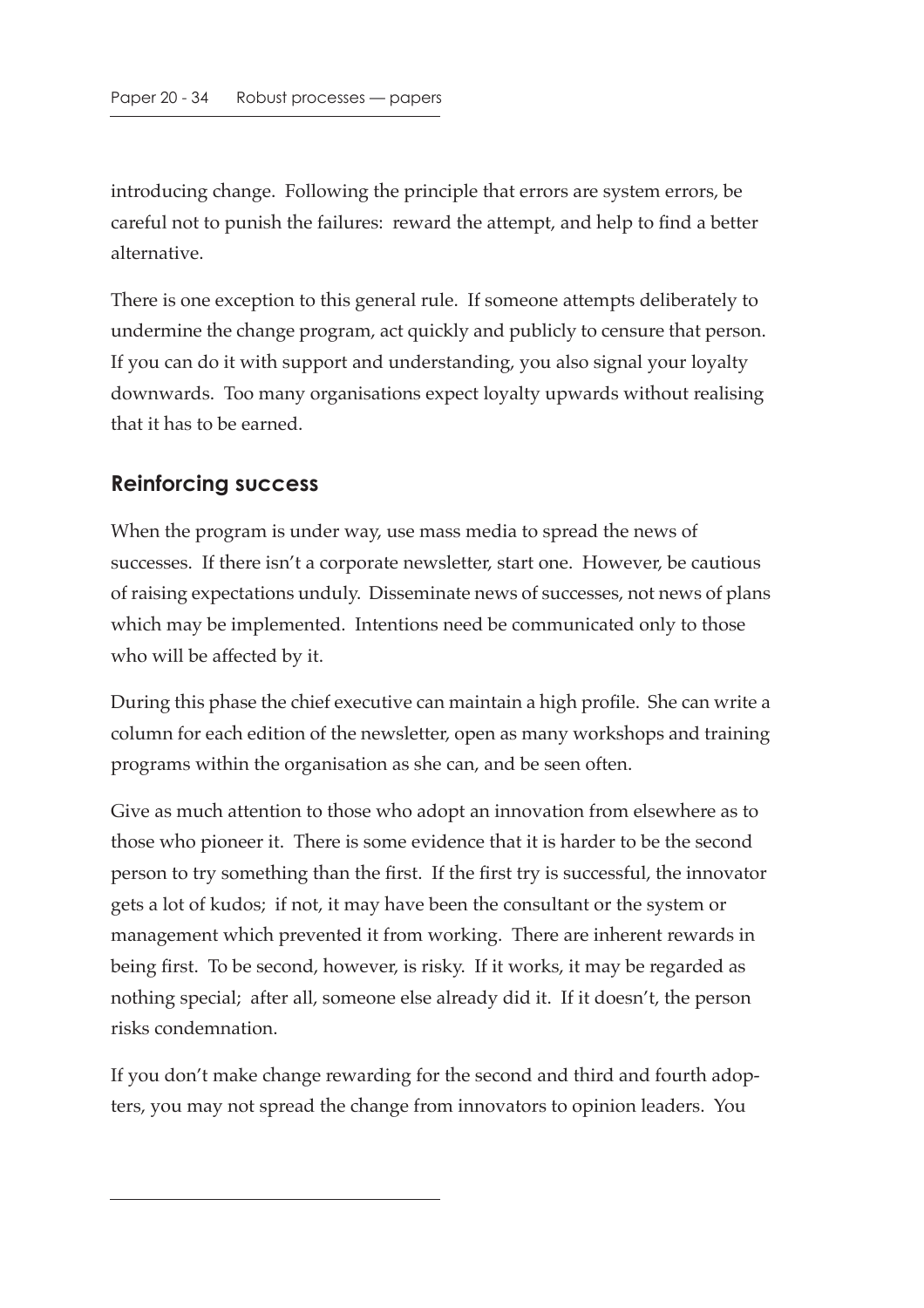may institute a successful pilot program... And then you may be left wondering why it didn't work anywhere else.

#### **Difficult issues**

Most employees, from the workface upwards, are capable of improving the way the organisation functions. In interviews I have had, rank-and-file employees offer suggestions for substantial and obvious improvements. It is therefore relatively easy to get a change program started. Maintaining the program is more difficult. When issues arise which require extensive research, or which affect more than the immediate workteam, set up some mechanism to research and implement the changes. A small temporary workteam, with power to co-opt others, is often the neatest approach.

#### **The next revolution**

Remember the next revolution. Celebrate this one from time to time, loudly and visibly. Thank and congratulate people for what they have done. Public relations within the organisation may well give you more long-term payoff than the more typical external public relations. And I'm not talking about the form of public relations which builds a false image or tells plausible lies.

Often you can combine internal and external public relations. Remember the Australian Airlines campaign "You should see us now"? It featured Australian Airlines appearing joyful and productive as they went about their work. It was aimed as much at employees as customers,  $30$  and is an example of the effective use of media for this purpose.

<sup>30.</sup> See Strong, J. (1989), Logbook: Companies should convey their marketing message to their own staff, *The Australian Way*, July, 1.